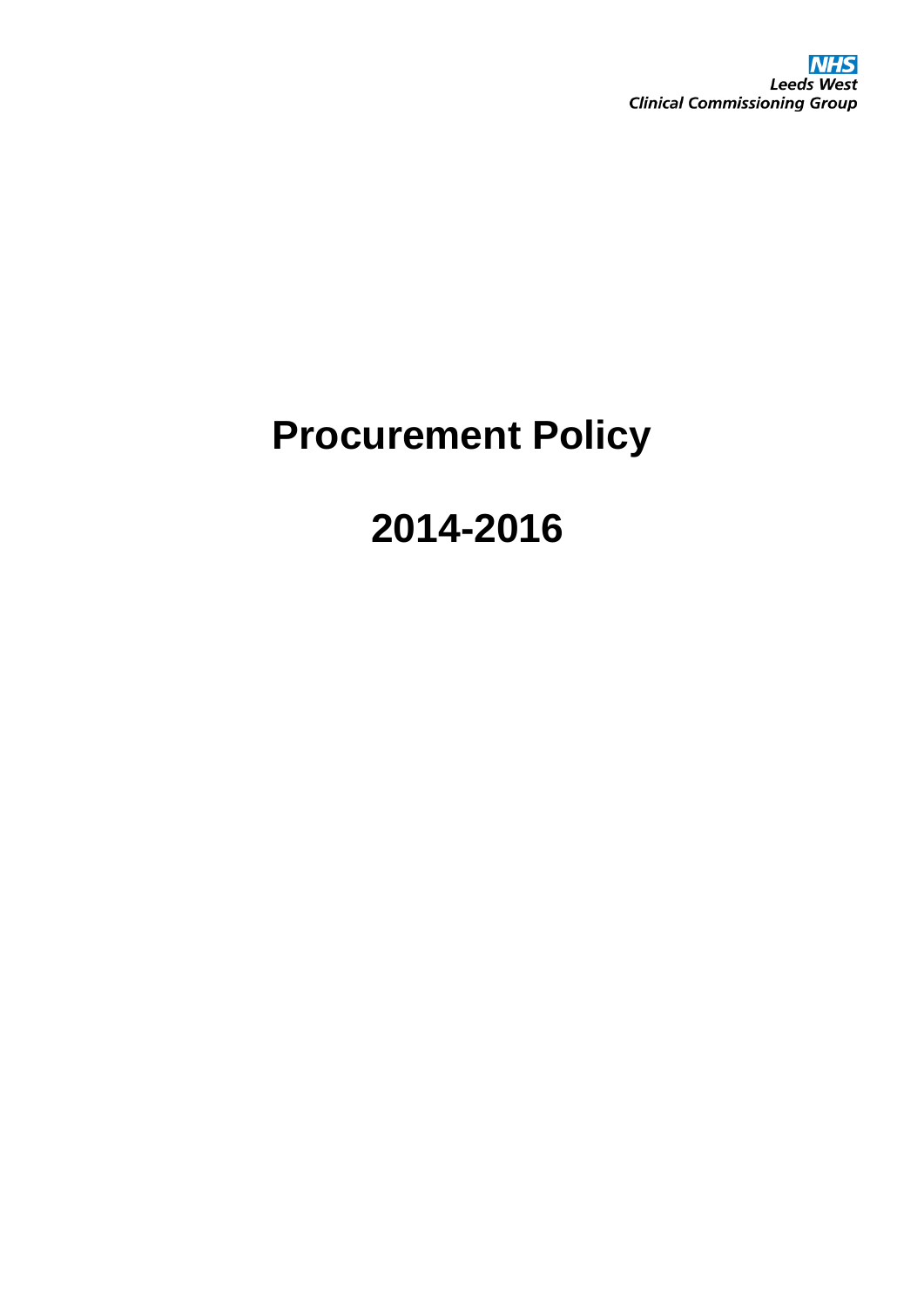# **TABLE OF CONTENTS**

# **Contents**

|                | 1.    |                                                                       |  |
|----------------|-------|-----------------------------------------------------------------------|--|
|                | 1.1   |                                                                       |  |
|                | 1.2   |                                                                       |  |
|                | 1.3   |                                                                       |  |
|                | 1.4   |                                                                       |  |
|                | 1.5   |                                                                       |  |
|                | 1.6   |                                                                       |  |
|                | 1.7   |                                                                       |  |
|                | 1.8   |                                                                       |  |
|                | 1.9   |                                                                       |  |
| $\overline{2}$ |       |                                                                       |  |
|                | 2.1   |                                                                       |  |
|                | 2.2   |                                                                       |  |
|                | 2.3   | Procurement approach for non-clinical supply and service contracts 10 |  |
|                | 2.4   | Procurement approach for Healthcare and Social service contracts 10   |  |
|                | 2.5   |                                                                       |  |
|                | 2.5.1 |                                                                       |  |
|                | 2.5.2 |                                                                       |  |
|                | 2.6   |                                                                       |  |
|                | 2.7   |                                                                       |  |
|                | 2.7.2 |                                                                       |  |
|                | 2.7.3 |                                                                       |  |
|                | 2.8   |                                                                       |  |
|                | 2.9   |                                                                       |  |
|                | 2.10  |                                                                       |  |
|                | 2.11  |                                                                       |  |
| 3.             |       |                                                                       |  |
|                | 3.1   |                                                                       |  |
|                | 3.3   |                                                                       |  |
|                | 3.4   |                                                                       |  |
|                | 3.5   |                                                                       |  |
|                | 3.6   |                                                                       |  |
|                | 3.7   |                                                                       |  |
|                | 3.8   |                                                                       |  |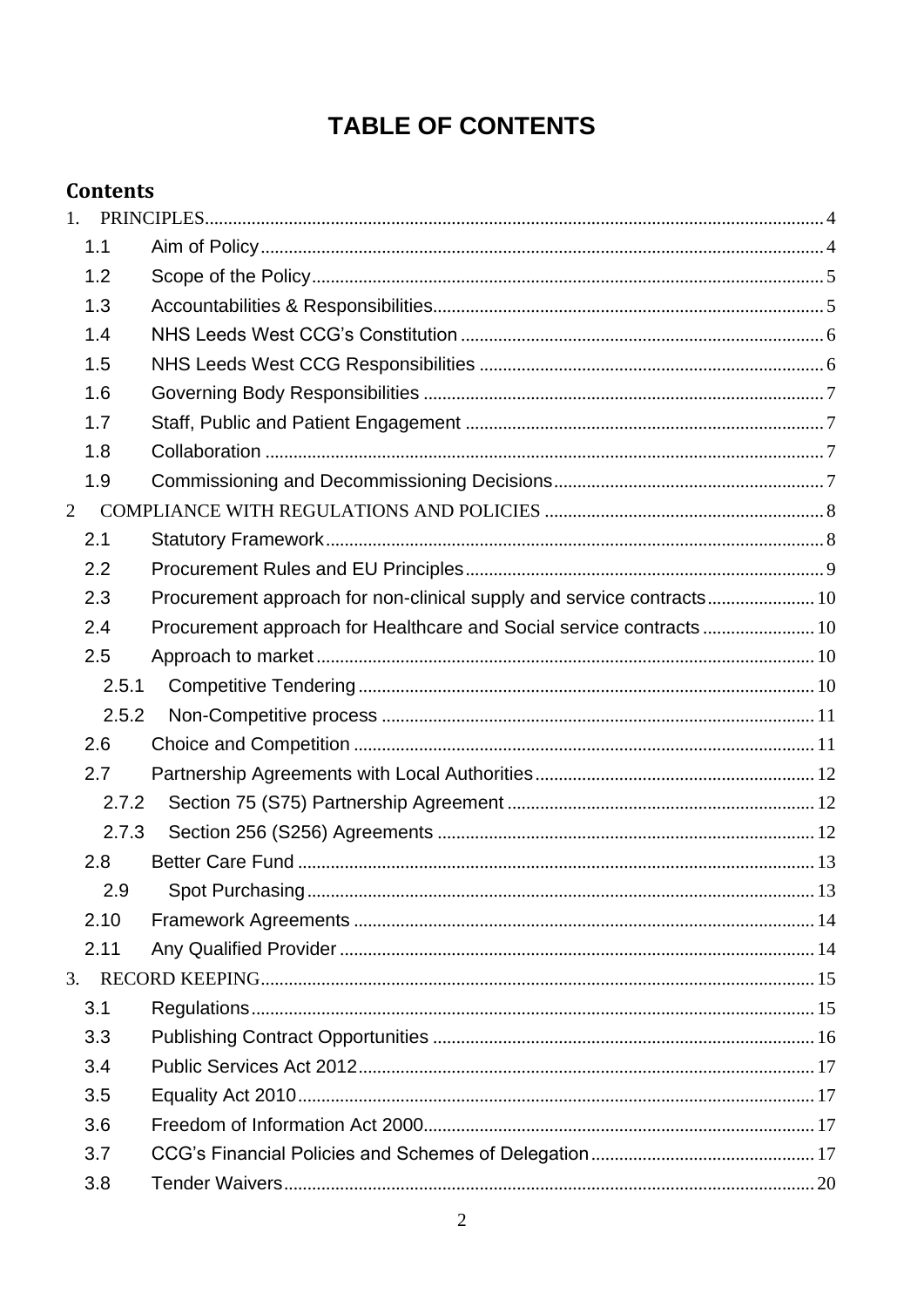|                | 3.9  |                                                                            |  |
|----------------|------|----------------------------------------------------------------------------|--|
| $\overline{4}$ |      |                                                                            |  |
|                | 4.1  |                                                                            |  |
|                | 4.2  |                                                                            |  |
|                | 4.3  |                                                                            |  |
|                | 4.4  |                                                                            |  |
|                | 4.5  |                                                                            |  |
|                | 4.6  |                                                                            |  |
|                | 4.7  | Transfer of Undertakings and Protection of Employment Regulations (TUPE)23 |  |
|                | 4.8  |                                                                            |  |
|                | 4.10 |                                                                            |  |
| 5 <sup>5</sup> |      |                                                                            |  |
|                | 5.1  |                                                                            |  |
|                | 5.2  |                                                                            |  |
|                |      |                                                                            |  |
|                |      |                                                                            |  |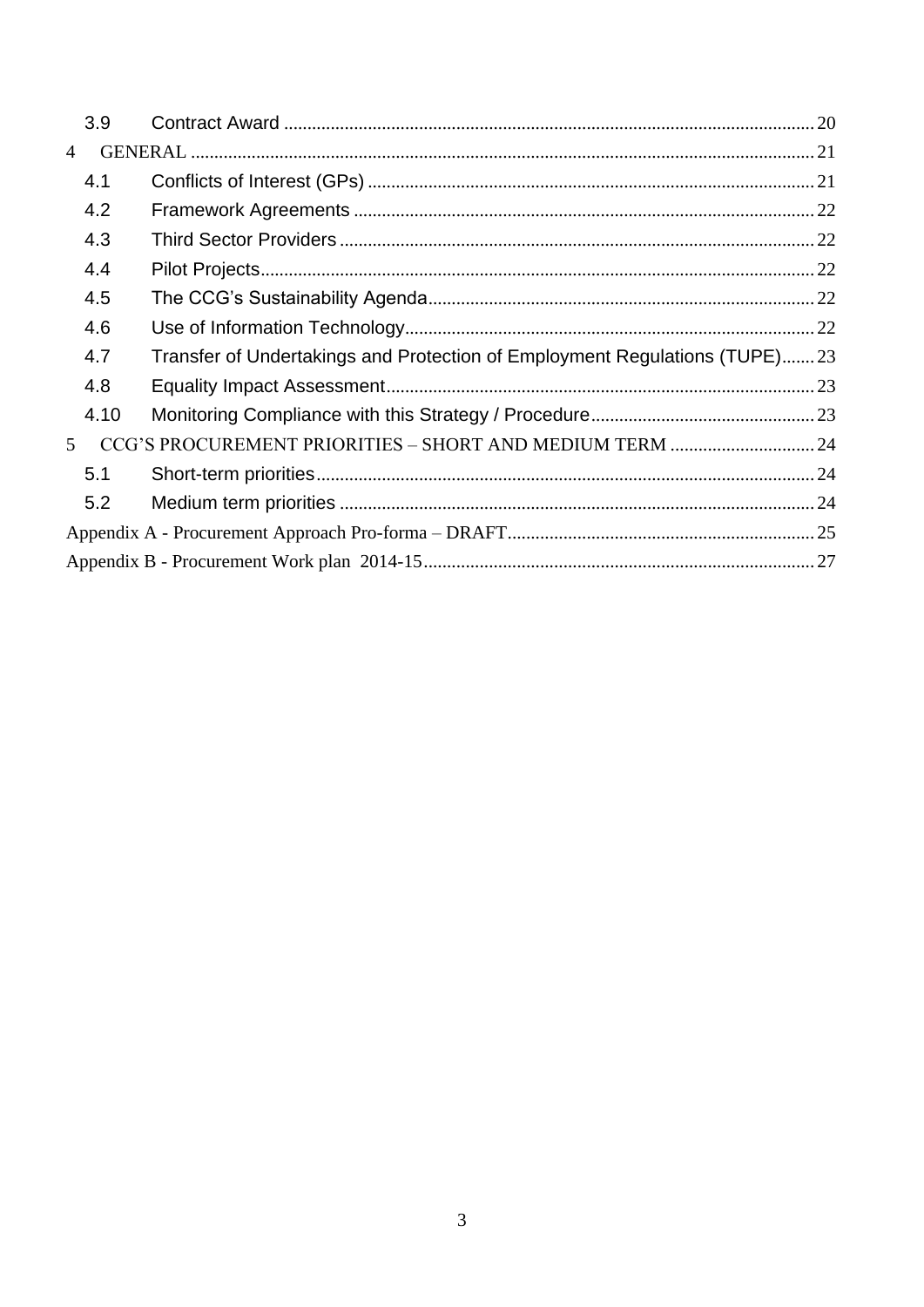# <span id="page-3-0"></span>**1. PRINCIPLES**

### <span id="page-3-1"></span>**1.1 Aim of Policy**

- 1.1.1 Clinical Commissioning Groups (CCGs) are statutorily constituted to procure healthcare services for the population they serve and are constitutionally obliged to improve quality of care and ensure the efficient use of resources.
- 1.1.2 The term "procurement" covers the tools and the processes available to CCGs to commission goods and services. The procurement process can encourage competition, which in turn can lead to improvements in quality of care.
- 1.1.3 However, it is important to note that in a recent letter to all NHS commissioners, NHS England has confirmed: '*The key requirement for commissioners is to determine how to improve services for patients including how to use integrated care, competition and choice. Commissioners should adopt transparent decision making processes which use competition as a tool for improving quality, rather than as an end in itself. NHS England and Monitor will support commissioners who adopt this approach to competition*'. (Gateway Ref: 00542)
- 1.1.4 The main aim of this policy is to provide guidance and an overview of the procurement process which the Leeds West Clinical Commissioning Group (CCG) will typically follow to procure goods and services. It also serves to address the CCG's procurement process on three levels:
	- The CCG's organisational ethos in respect of procurement decisions
	- Adherence to the CCG's statutory and legal obligations
	- Set out the procurement principles that will be underpinning the CCG's Commissioning decisions
- 1.1.5 Key reference points for this document include:
	- The NHS Leeds West Clinical Commissioning Group's (CCG's) Constitution
	- The CCG's Detailed Financial Procedures
	- The CCG's Declaration of Interests and Potential Conflicts of Interests Policy
	- The CCG's Single Integrated Plan and Commissioning Strategy
	- NHS Procurement Guidance and European Union Directives
	- Patient Choice and Competition Regulations
	- Leeds City Wide 5 Year Strategy 2014-2018
- 1.1.6 The relevant Legislation in relation to NHS procurement includes:
	- Section 75 of the Health and Social Care Act 2012, and its associated regulations, place requirements on commissioners to ensure that they adhere to good practice in relation to procurement, do not engage in anti-competitive behaviour and promote the right of patients to make choices about their healthcare.
	- Public Contracts Regulations 2006 which implement the EU procurement directives within UK Law.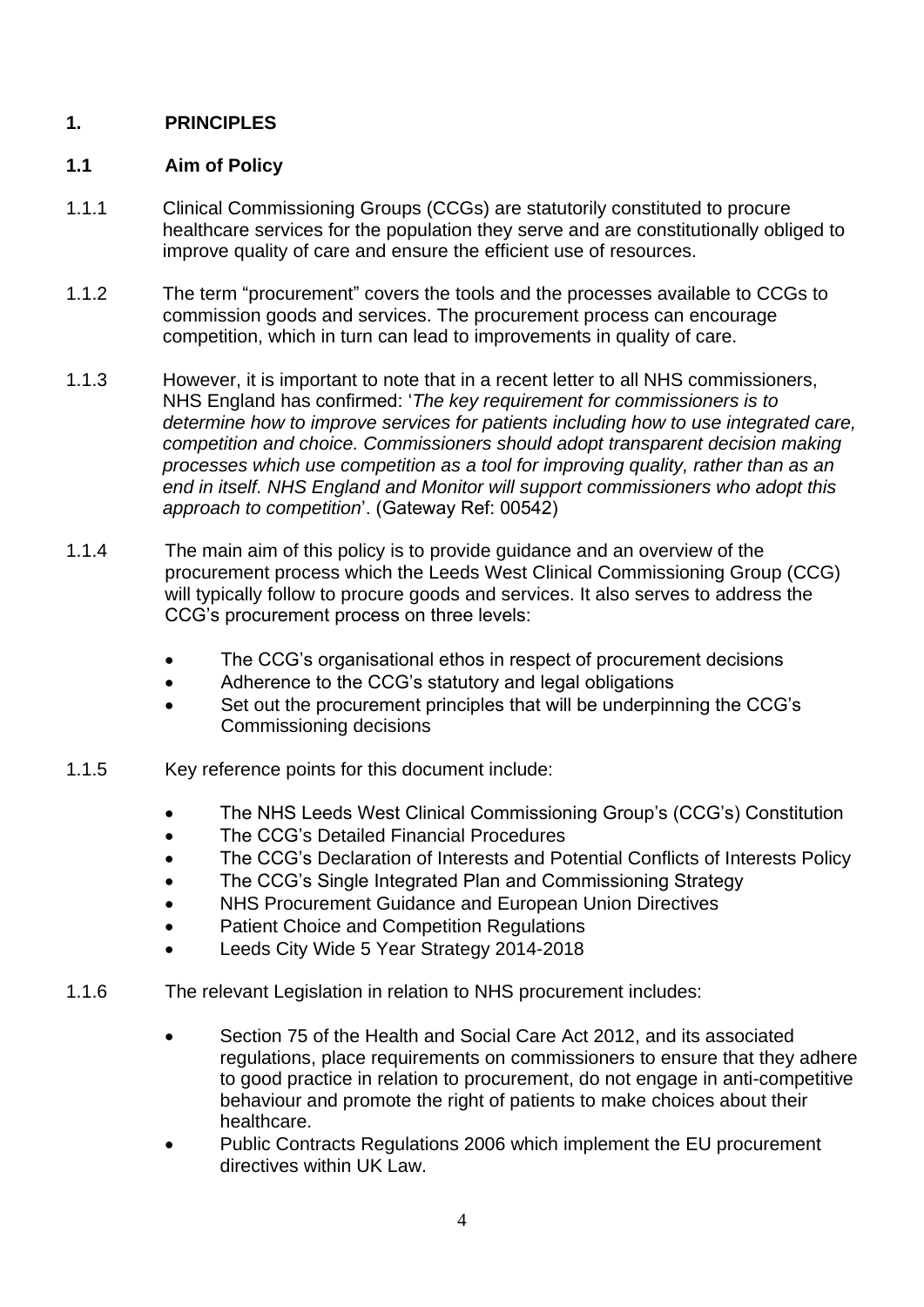- Section 11 of the Health and Social Care Act 2001 requires commissioners of healthcare services to ensure patients and their representatives are involved in and are consulted on planning of healthcare services
- Section 242 of the National Health Service Act 2006 provides that commissioners of healthcare services have, in relation to health services for which they are responsible, a legal duty to consult patients and the public – directly or through representatives – on service planning, the development and consideration of services changes and decisions that affect service operation.

# <span id="page-4-0"></span>**1.2 Scope of the Policy**

- 1.2.1 This policy applies to all Leeds West CCG procurements (clinical and non-clinical). However, it is particularly relevant to the procurement of goods and services that support the delivery of healthcare and certain sections relate only to procurement of health and social services.
- 1.2.2 This policy must be followed by all Leeds West CCG employees including staff on temporary or honorary contracts, representatives acting on behalf of Leeds West CCG including staff from member practices, and any external organisations contractually authorised to acting on behalf of the CCG including other CCGs and the West and South Yorkshire and Bassetlaw Commissioning Support Unit (WSYBCSU).

# <span id="page-4-1"></span>**1.3 Accountabilities & Responsibilities**

- 1.3.1 **Lead Responsibility**: Overall responsibility for procurement within the CCG rests within the Corporate Finance Department. However individual managers and senior members of the CCG will be responsible for recognising when a commissioning decision may have potential procurement implications and for seeking appropriate procurement support.
- 1.3.2 **Procurement support:** Where it is required and considered appropriate procurement support will be provided by the West and South Yorkshire and Bassetlaw Commissioning Support Unit (WSYBCSU).
- 1.3.2.1 In the case of collaborative or partnership projects where the CCG is not the sole or lead commissioner, procurement support arrangements will be agreed in consultation with the Lead Commissioner or Commissioning Partners on a case by case basis. This may involve support being provided by another CCG, Leeds City Council, or an independent procurement support service. Whenever external procurement support is provided by any organisation, the CCG will have systems in place to assure itself that the supporting organisation's business processes are robust and enable the CCG to meet its duties in relation to procurement.
- 1.3.3 **Authority:** The CCG will remain directly responsible for:
	- Approving the procurement route;
	- Signing off specifications and evaluation criteria;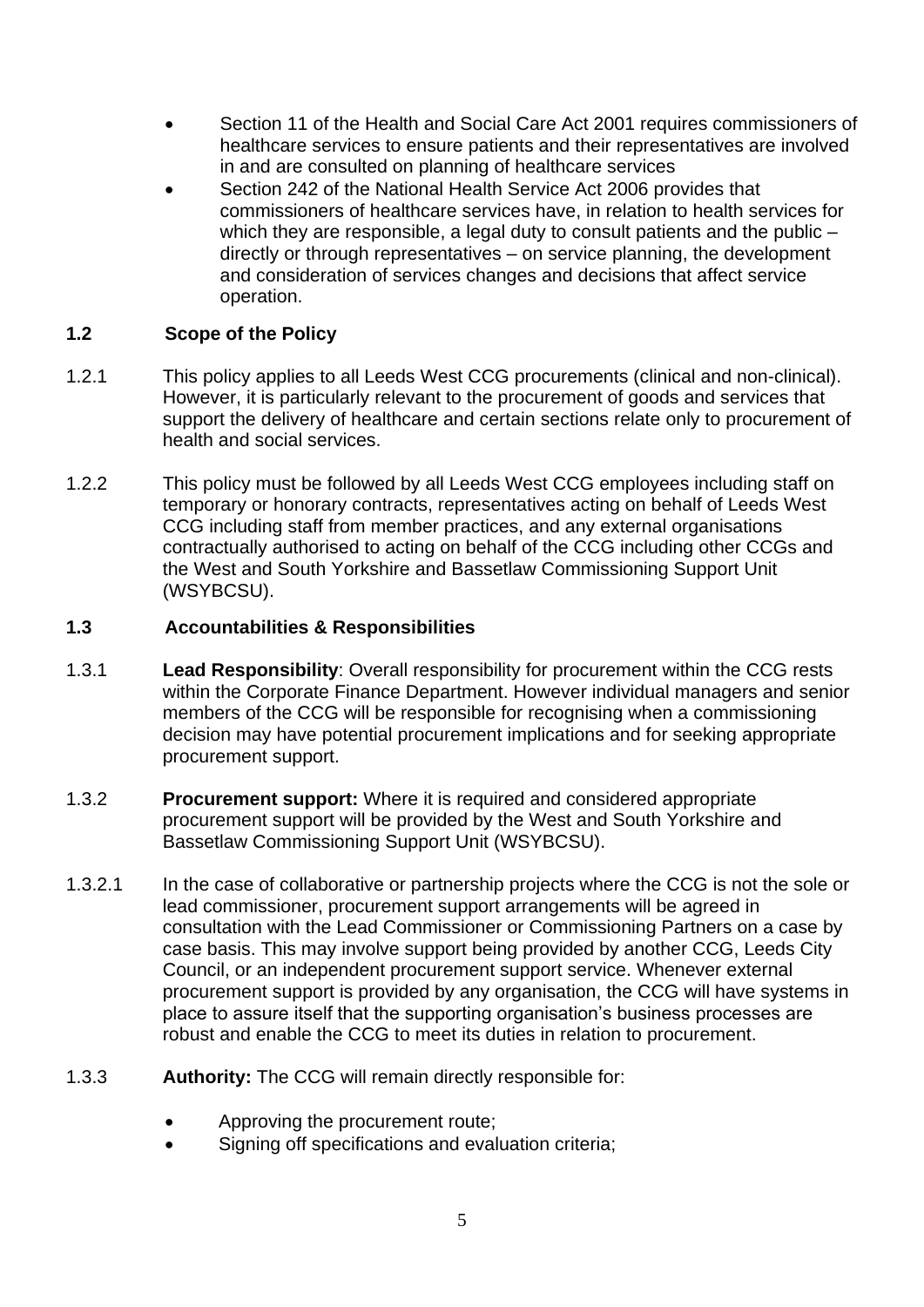- Following a pre-qualification process, signing off decisions on which providers are taken through to the Invitation to Tender (ITT) stage;
- Making final decisions on the selection of the preferred provider.
- Arrangements for delegation of authority to officers are set out in the CCG's Scheme of Delegation, in the event of any discrepancy between this Procurement Policy and the Scheme of Delegation, the latter documents will take precedence.

# <span id="page-5-0"></span>**1.4 NHS Leeds West CCG's Constitution**

- 1.4.1 Our aim is to commission high quality services in an affordable and sustainable system.
- 1.4.2 The CCG's constitution sets out its roles and responsibilities for commissioning care for the population of West Leeds. It also describes the governing principles, rules and procedures that the CCG will establish to ensure probity and accountability in the day to day running of the clinical commissioning group; to ensure that decisions are taken in an open and transparent way and that the interests of patients and the public remain central to our four priority aims:
- 1.4.3 More specifically, the CCG's constitutionally declared values at its inception include adherence to the principles of:
	- Good governance standards for Public Services
	- Nolan Principles
	- The seven key principles of the NHS Constitution
	- The Equality Act 2010
	- Standards for Members of NHS Boards and Governing Bodies in England
	- Accountability
- 1.4.4 The CCG's procurement decisions must therefore:
	- Represent value for money
	- Be transparent and non-discriminatory, and follow sound governance processes
	- Comply with all relevant legislation
	- Comply with the CCG's own procedures
	- Appropriately manage Potential conflicts of interest protect the integrity of the CCG's contract award decision making processes and the wider NHS commissioning system.

# <span id="page-5-1"></span>**1.5 NHS Leeds West CCG Responsibilities**

1.5.1 The CCG's Detailed Financial Policies are issued in accordance with the Directions issued by the Secretary of State for Health under the provisions of the NHS Act 2006 as amended by the Health and Social Care Act 2012, with responsibilities set out under that and subsequent secondary legislation for the regulation of the conduct of CCG in relation to all financial matters.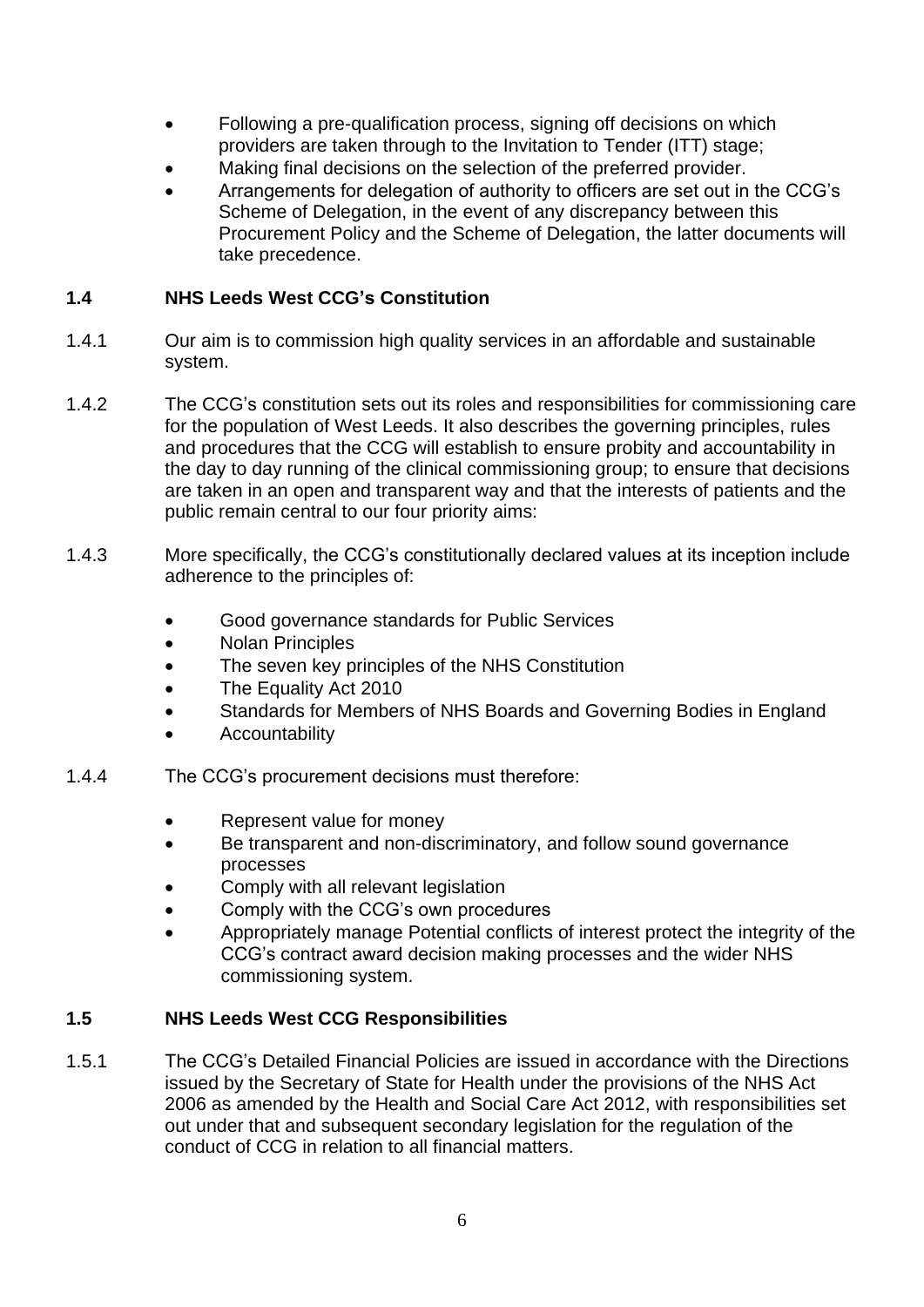1.5.2 These Detailed Financial Policies describe the financial responsibilities, policies and procedures adopted by the CCG. They are designed to ensure that the CCG's financial transactions are carried out in accordance with the law and Government policy in order to achieve probity, accuracy, economy, efficiency and effectiveness. They must be applied in the context of the CCG's latest Schemes of Delegation.

#### <span id="page-6-0"></span>**1.6 Governing Body Responsibilities**

- 1.6.1 The Governing Body has the ultimate responsibility for ensuring that the CCG meets its' statutory requirements when procuring (healthcare) services.
- 1.6.2 The Governing Body must be transparent when making decisions to procure services and be the authorising body for awarding contract once a formal tender process has been completed.
- 1.6.3 When considering options for procurement the Governing Body will consider the guidelines set out by Monitor as the appointed regulator of healthcare procurement and apply the Monitor Key tests – see appendix ????

#### <span id="page-6-1"></span>**1.7 Staff, Public and Patient Engagement**

- 1.7.1 The CCG is committed to engaging relevant stakeholders in all aspects of procurement. The NHS Constitution pledges that staff should be engaged in changes that affect them.
- 1.7.2 The CCG recognises that the engagement of clinicians, patients and public in designing services results in better services. Our business processes require evidence of engagement for business cases to be approved and as a result, any procurement of services will have been informed by engagement at the design stage.

#### <span id="page-6-2"></span>**1.8 Collaboration**

1.8.1 As one of three CCGs operating in the Leeds Health Economy, Leeds West CCG is committed to operating in a sustainable environment whereby all opportunities for efficiency and economies of scale are considered and where applicable, applied. This includes sharing of operational resources, or commitment to specific joint projects and/or contracts across Leeds and the wider NHS footprint, as long as participation serves the best interests of the Leeds West population.

# <span id="page-6-3"></span>**1.9 Commissioning and Decommissioning Decisions**

- 1.9.1 The CCG will ensure that the way we approach the commissioning and decommissioning of services will be fair, open and transparent.
- 1.9.2 Proposals to commission or decommission a service will meet the Secretary of State's four key tests for service change:
	- Support from GP commissioners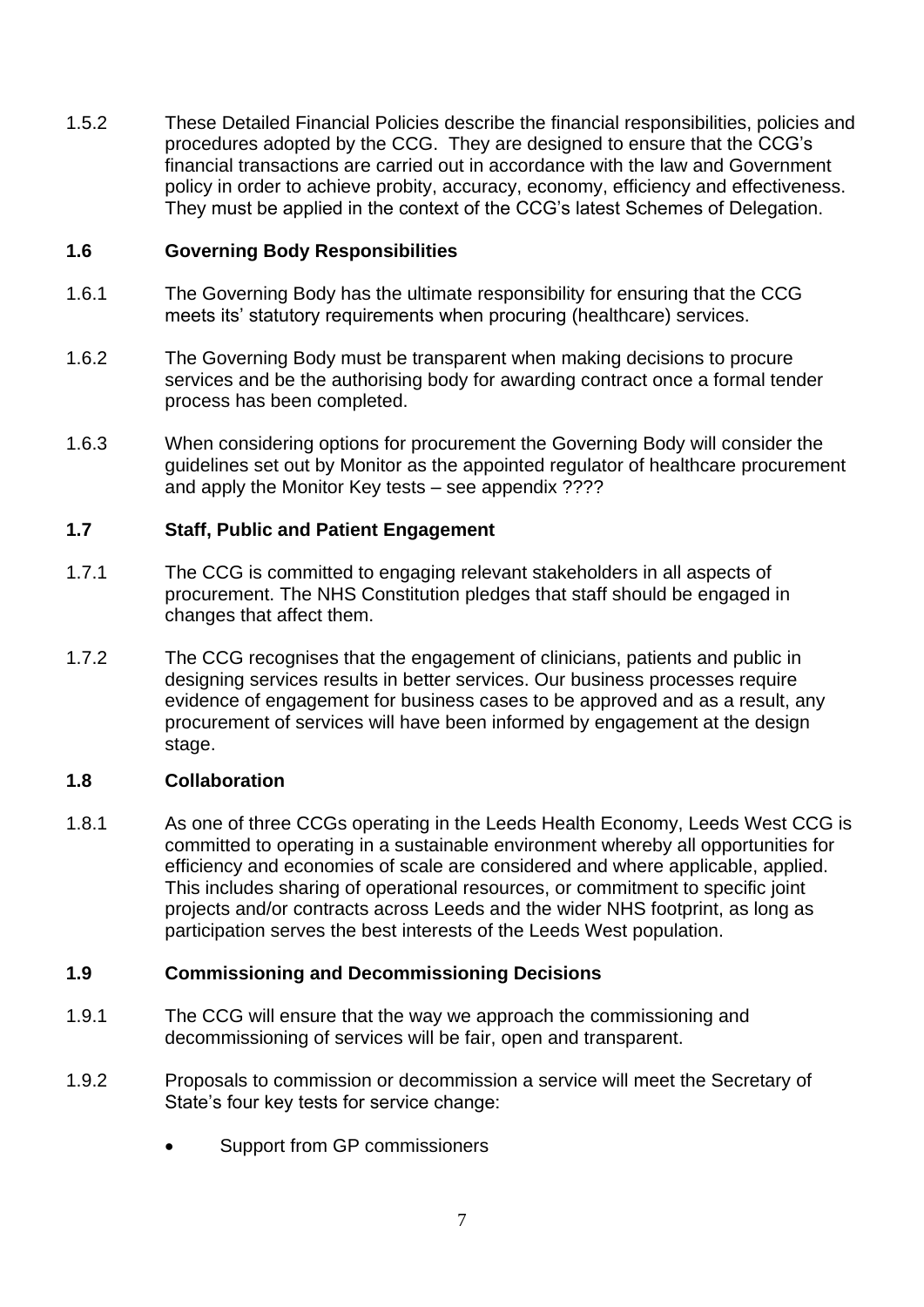- Strong engagement, including local authorities, public and patients
- A clear clinical evidence base underpinning proposals
- The need to develop and support patient choice
- 1.9.3 Where the CCG is seeking to decommission a service, there must be clear and objective reasons for the decommissioning of that service. These are likely to be based on one or more of:
	- Failure to remedy poor performance
	- Evidence that the service is not cost-effective
	- $\bullet$  Evidence that the service is not clinically effective  $-$  i.e. patient outcomes cannot be shown
	- Insufficient need for the service
- 1.9.4 Commissioning and decommissioning proposals will be clearly in line with the CCG's business aims and objectives, as set out in the CCG's annual commissioning intentions.
- 1.9.5 Patient and service users' views will be taken into consideration in any decision to commission or decommission a service, with formal public consultation when required.
- 1.9.6 Proposals will be led by clinicians and will be based upon clear and strong evidence of clinical and cost effectiveness.
- 1.9.7 There will be no negative impact on the quality of care patients receive or on equality of care provision when services are decommissioned.
- 1.9.8 Proposals will be backed by a robust business case that describes the benefits of commissioning / decommissioning and demonstrates how the benefits will be achieved.
- 1.9.9 Decommissioning decisions will be consistent with the commitments in the Compact with VCF sector providers and with partnership principles agreed with NHS Foundation Trusts and the Local Authority.
- 1.9.10 The CCG Governing Body will ultimately take the decision with regard to the decommissioning of any service.

# <span id="page-7-0"></span>**2 COMPLIANCE WITH REGULATIONS AND POLICIES**

#### <span id="page-7-1"></span>**2.1 Statutory Framework**

2.1.1 Leeds West CCG was set up under the Health and Social Care Act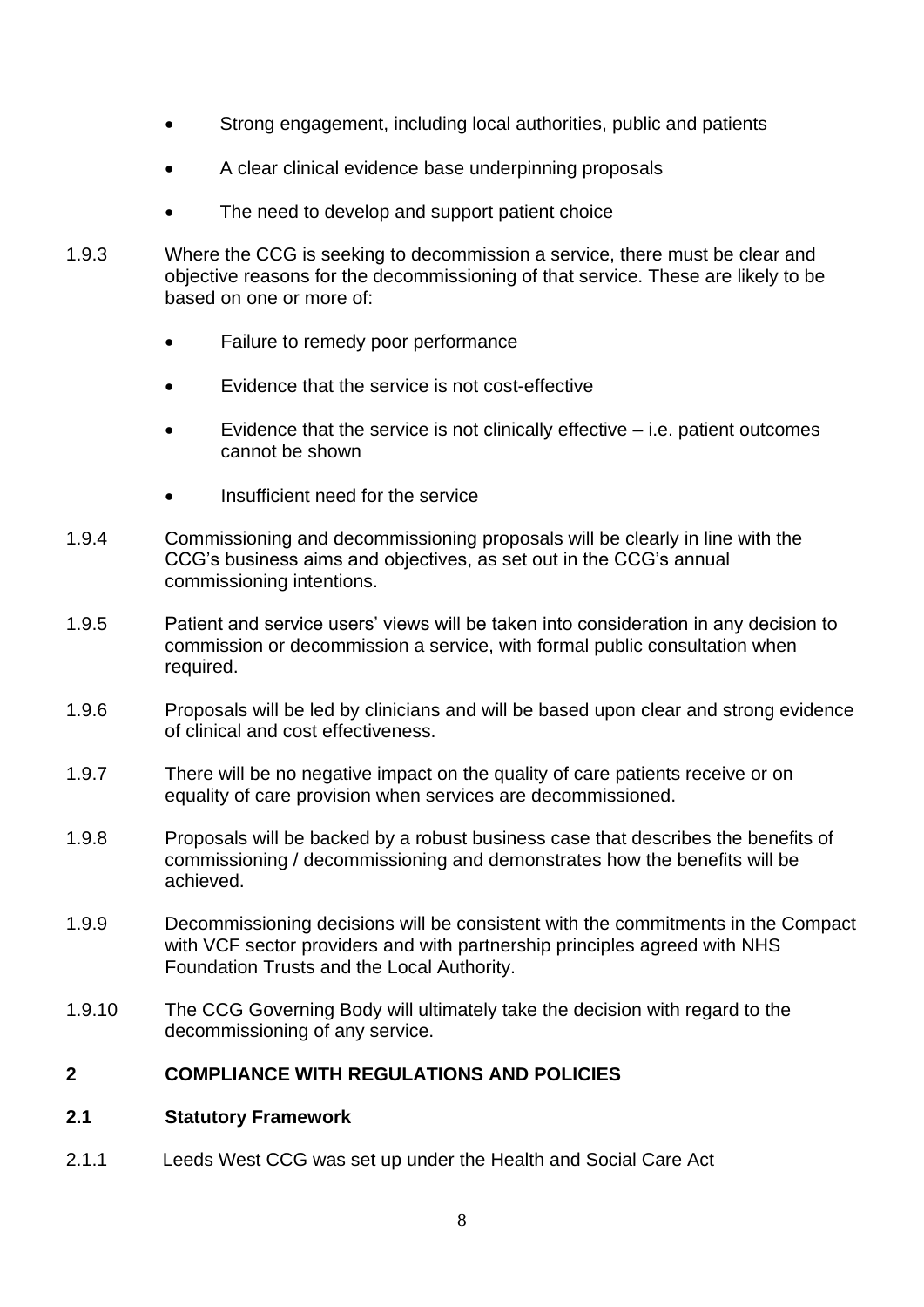(2012). The Health and Social Care Act (2012) empowers' CCGs to commission healthcare services for local populations. The duties of CCGs are set out in section 3 of the National Health Services Act 2006 with updated amendments and regulations in section 13 of the Health and Social Care Act 2012.

#### <span id="page-8-0"></span>**2.2 Procurement Rules and EU Principles**

- 2.2.1 Leeds West CCG will adhere to relevant EU/UK law and procurement guidance from the Department of Health.
- 2.2.2 The European Union Treaty and Directives on procurement require competition as a mechanism by which contracting authorities ensure equality of treatment, transparency, proportionality and non-discrimination.
- 2.2.3 EU Law governing the procurement of services is listed under EU Directive 2004/18/EC Part B which includes 'Category 25 - Health and Social Services'. Under this directive services are either classed as Part A services or Part B services. Health and Social Care services are classed as part B services. Part B services are subject to less stringent procedures, competition and timescale requirements in comparison to part A services.
- 2.2.4 Despite part B services not being subject to as stringent rules as part B services Leeds West CCG will adhere to general effective procurement practice as set out by the Department of Health in 'Procurement guide for commissioners of NHS funded Services'. This will ensure principles of transparency, proportionality, equality of treatment and non-discrimination are practiced when procuring services.
- 2.2.5 Leeds West CCG will show transparency through:
- 2.2.5.1 Stating short to medium term commissioning intentions on the Leeds West CCG website and NHS Supply2Health website. Information will be given as to which type of tender is intended to be commenced.
- 2.2.5.2 Advertising contracts with a lifetime value of over £111,676 (January 2014) with NHS Supply2Health and OJEU if contracts are of a high value or have cross-border interest.
- 2.2.5.3 Details of all awards of contracts with a lifetime total value of over £111,676 will be registered with NHS Supply2Health and OJEU for contracts over £172,514 excluding VAT.
- 2.2.5.4 A standstill period will be held between notifying the award of a contract and execution of a contract. Feedback will be given to unsuccessful bidders on the outcome of their bid.
- 2.2.5.5 An auditable documentation trail will be maintained regarding the decision to/not to tender services.
- 2.2.6 Proportionality will be adhered to by: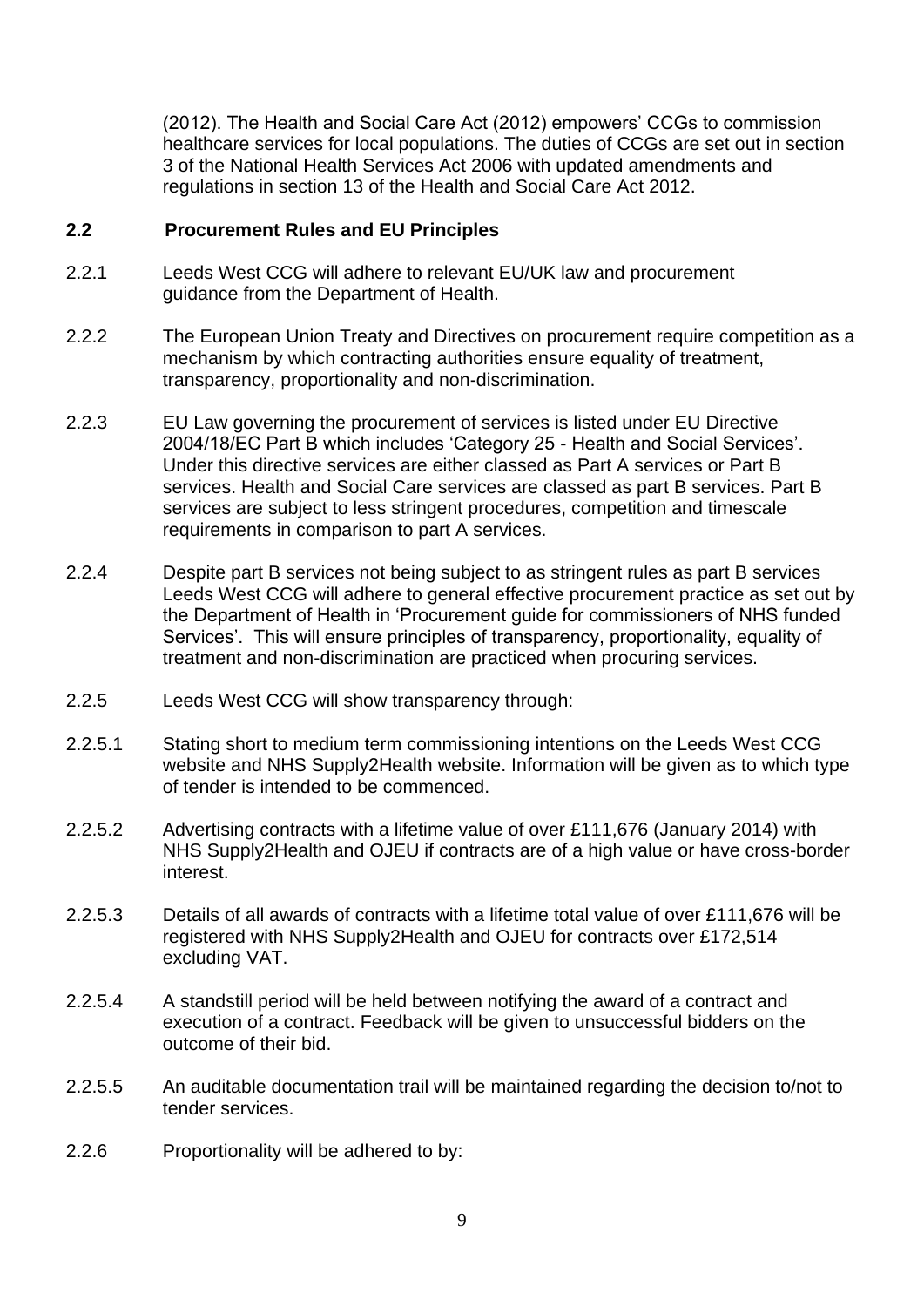- 2.2.6.1 Appropriate levels of resources being applied to the procurement process depending on the value, complexity and risk of the service contracted.
- 2.2.6.2 The procurement process will ensure that quality standards and patient safety will be maintained through the process.
- 2.2.7 Equality of treatment will be ensured through:
- 2.2.7.1 Providing the same information to all potential providers at the same time
- 2.2.7.2 Specifying rules of engagement and evaluation criteria prior to provider involvement and applying these rules and criteria in the same manner.
- 2.2.8 Leeds West CCG will show no discrimination in favour or against any organisation. Decisions as to whether to award a contract will be based on providers meeting prestated objective evaluation criteria.

#### <span id="page-9-0"></span>**2.3 Procurement approach for non-clinical supply and service contracts**

2.3.1 The CCG and/or its agents will follow EU and UK public procurement rules and the CCG's Prime Financial Policies and Scheme of Delegation as appropriate.

#### <span id="page-9-1"></span>**2.4 Procurement approach for Healthcare and Social service contracts**

- 2.4.1 The newly published Monitor guidance on Procurement, Patient Choice and Competition Regulations provides a broad framework for decision making which replaces the previous Department of Health Principles and Rules for Cooperation and Competition. The Regulations and the corresponding guidance are principles based and not prescriptive, recognising that, 'it is for commissioners to decide which services to procure and how best the secure them in the interest of patients (Monitor Guidance p.4).
- 2.4.2 NHS Leeds West CCG will conduct health service procurements, as one aspect of wider market management and development, according to priorities established in its strategic plans.
- 2.4.3 Decisions of whether to tender will be driven by the need to commission services from the providers who are best placed to meet the needs of our patients and population.
- 2.4.4 The decision-making process will vary depending on whether the service concerned is an existing service, or whether it is a new or significantly changed service.

#### <span id="page-9-2"></span>**2.5 Approach to market**

#### <span id="page-9-3"></span>**2.5.1 Competitive Tendering**

2.5.1.1 It is anticipated that an increasing number of services will be subject to competitive tendering in order to demonstrate the application of the principles of transparency, openness, equitability and obtaining and delivering value for money. It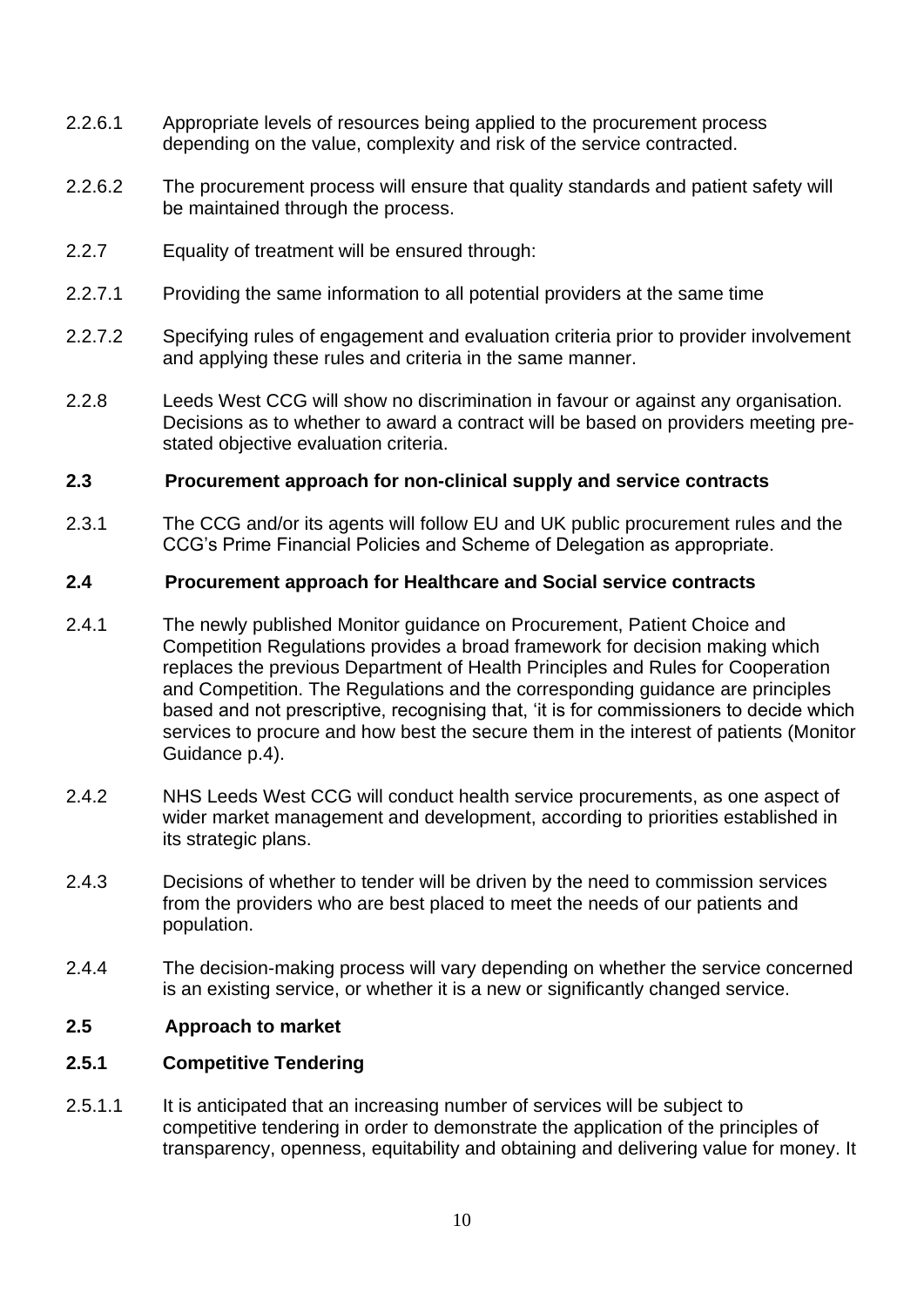is recognised that there is no single process that will definitively determine whether a competitive tender is appropriate, the CCG will ensure that the decision making process leading to the selection of a procurement route is clearly documented.

#### <span id="page-10-0"></span>**2.5.2 Non-Competitive process**

- 2.5.2.1 Competition may be waived in circumstances such as genuine urgency, or where there is demonstrably only one provider who can provide the service for technical or special exclusive rights. In these circumstances the procedures set out within the CCG's Prime Financial Policies and Scheme of Delegation must be followed.
- 2.5.3 Where it is decided not to competitively tender for new services or where services are significantly changed, approval must be obtained from the LSE CCG Audit Committee following any recommendation to follow this approach. Any audit Committee decisions regarding non-competitive processes must then be ratified by the CCG Governing Body.

#### <span id="page-10-1"></span>**2.6 Choice and Competition**

- 2.6.1 Section 75 of the Health and Social Care Act (2012) relates to requirements for procurement, patient choice and competition. This section requires commissioners when procuring health care services to:
	- meet the needs of the people who use the services
	- improve the quality of the services
	- improve efficiency in the provision of the services.
- 2.6.2 The Procurement, Patient Choice and Competition Regulations give a principle based approach for procuring services to meet the needs of its patients. There is no prescriptive or preferred way to procure services however any services procured must fit within the framework of the regulations.
- 2.6.3 Quality of services and value for money can be improved by competition between providers. Increasing patient choice can also encourage providers to improve the quality of their service provided. Competition is therefore beneficial to the users of health care services in terms of safer care, improved outcomes and better patient experiences.
- 2.6.4 Regulation 3(4) requires commissioners to consider whether introducing competition and choice could be used to improve quality and efficiency. Leeds West CCG will demonstrate that they have considered whether services might be improved through increasing competition and choice when procuring services.
- 2.6.5 The Procurement, Patient Choice and Competition Regulations do not require commissioners to extend patient choice beyond patients' rights to choice set out in the NHS Constitution, or to promote competition by increasing the number of providers of a service in an area.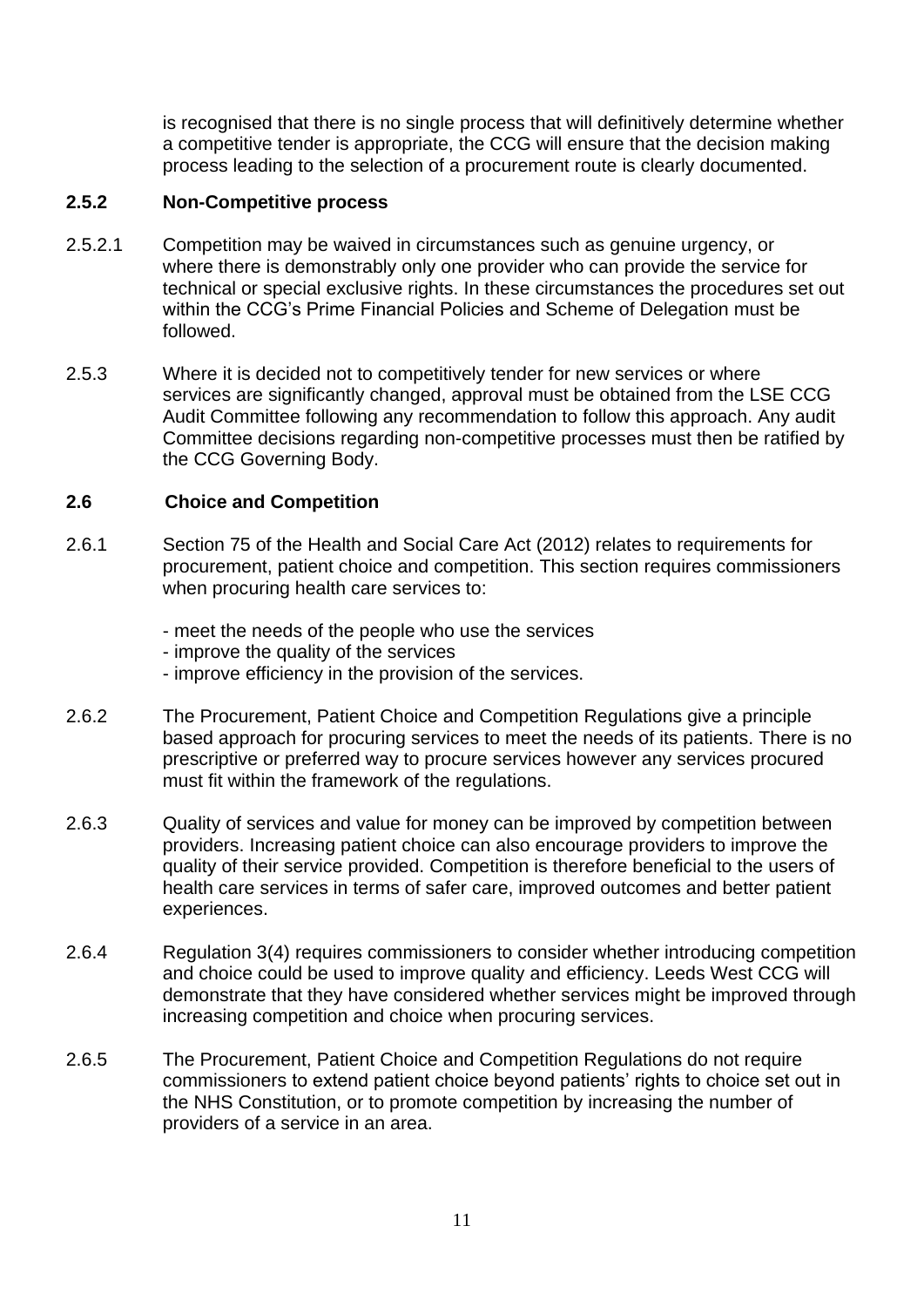# <span id="page-11-0"></span>**2.7 Partnership Agreements with Local Authorities**

2.7.1 National Policy and local strategies both promote the increased integration of health and social care services - several mechanisms exist to support joint commissioning of services across health and social care:

# <span id="page-11-1"></span>**2.7.2 Section 75 (S75) Partnership Agreement**

- Section 75 of the NHS Act 2006 sets out a number of powers that support partnership and joint commissioning across health and social care. Key provisions of the act allow NHS Bodies and Local authorities to establish pooled budgets, and also allow for the delegation of certain statutory functions from one partner to the other through a lead commissioning arrangement.
- Section 75 powers are intended to be used where partnership arrangements are likely to lead to improvements in the delivery of NHS and Local Authority functions.
	- $\circ$  Joint funding arrangements establishing pooled budgets where each partner makes defined contributions to a single fund, to be spent on jointly agreed services or projects, or to support functions delegated from one partner to the other.
	- $\circ$  Delegation of statutory functions typically this will involve one organisation acting as lead commissioner on behalf of the partnership. The lead commissioner becomes responsible for carrying out the delegated functions and activities on behalf of the other partner(s) in order to achieve the specified objectives of the partnership. Although functions can be delegated, each partner remains liable for their own statutory duties.

# <span id="page-11-2"></span>**2.7.3 Section 256 (S256) Agreements**

- S256 Agreements were established through the NHS Act 2006 and subsequently updated through the Health and Social care Act 2012.
- S256 Agreements allow NHS commissioners to make payments to Local authorities towards any Local Authority expenditure which in the opinion of the CCG would have an effect on the health of individuals, or which would have an impact on, or be affected by, NHS commissioned services, or are otherwise connected with other NHS functions.
- S256 Agreements are payments to a local authority to support specific services, projects, capital costs, or other local authority activities which have a benefit for the NHS. However these agreements do not involve the transfer of any statutory health functions to the local authority.
- S256 agreements are not subject to formal procurement processes, as the CCG is not directly commissioning or contracting for goods or services in this instance. However S256 agreements must comply with any relevant Directions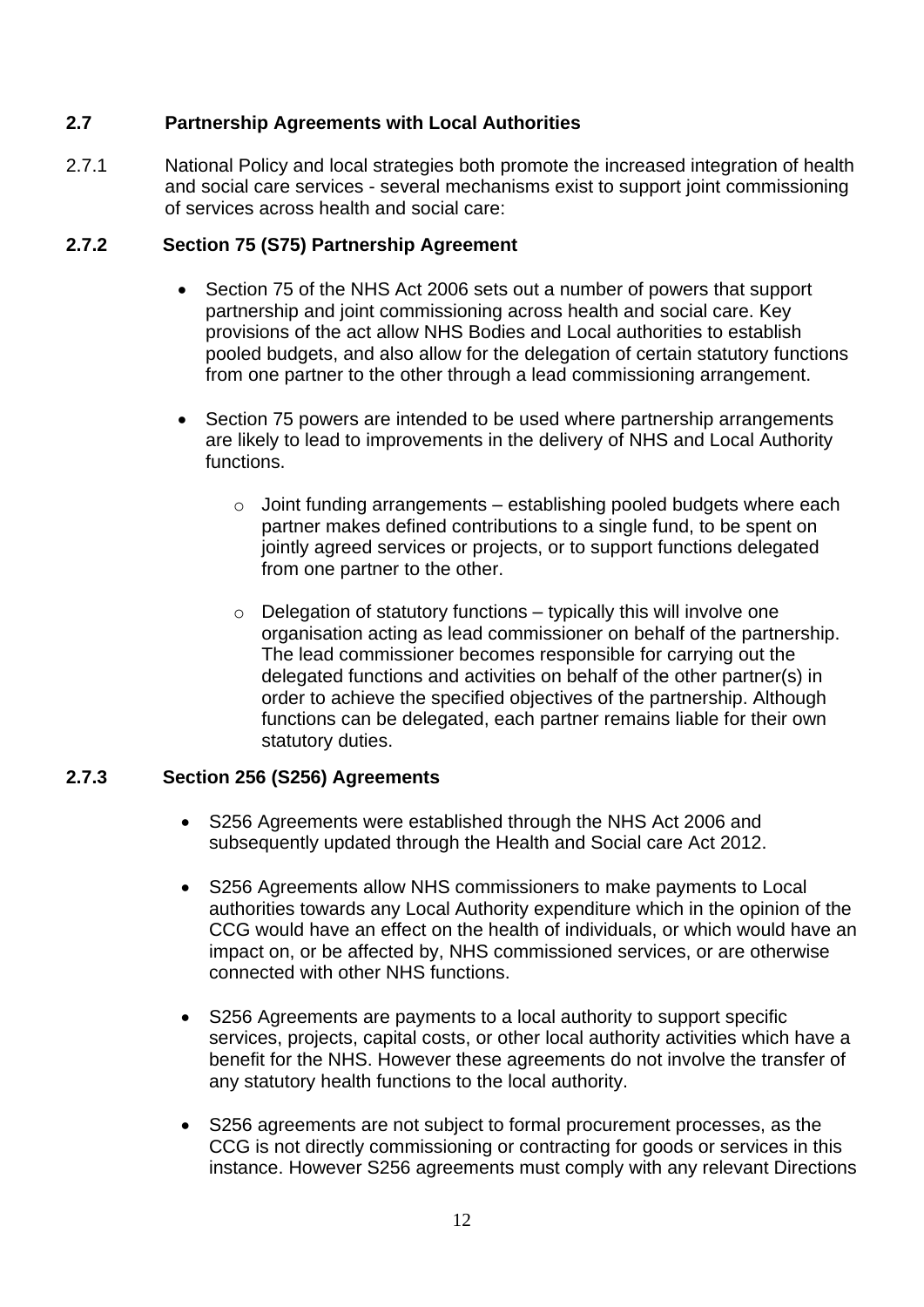published by the Secretary of State. The latest Directions (May 2013) set out 2 key conditions for S256 agreements:

- $\circ$  The CCG must be satisfied that the S256 transfer will be a more effective use of public funds than using the equivalent funding directly on health commissioned services.
- $\circ$  So far as practicable, the CCG must ensure that the payment is used by the recipient in such a way as will secure the most efficient and effective use of the transferred funds

# <span id="page-12-0"></span>**2.8 Better Care Fund**

- In addition to the two types partnership agreement described above, further legislation is pending to develop the underpinning for the Better Care Fund (BCF), which is a nationally mandated pooled budget across Health and social care.
- The BCF is intended to promote further integration and support the delivery o improved outcomes across health and social care.
- These transfers are being carried out in the form of S256 agreements between NHS England and Local Authorities – with additional conditions. The conditions associated with the transfer are that:
	- $\circ$  The funding must be used for social care services which also have a health benefit
	- o Local Authorities must have the agreement of their local CCGs regarding how the funding is used and the expected outcomes to be achieved
	- $\circ$  Local Authorities must be able to demonstrate that the transferred funding will improve social care services, and outcomes for service users- in comparison with plans which do not include the funding transfer.
	- o Revised Directions are due and will give an indication of the governance arrangements to be expected for the BCF and will be followed by the CCG.

#### <span id="page-12-1"></span>**2.9 Spot Purchasing**

2.9.1 There may be the need to spot purchase contracts for particular individual patient needs or for urgency of placements requirements at various times. At these times, a competitive process may be waived. It will be expected that these contracts will undergo best value reviews to ensure the CCG is getting value from the contract. Value for money should be assessed by the manager with responsibility for signing off the spot purchasing agreement or individual service agreement, and then reviewed annually. Sign off of spot purchase agreements should follow the scheme of delegation for the CCG. In all cases the CCG should ensure that the provider is fit for purpose to provide the particular service.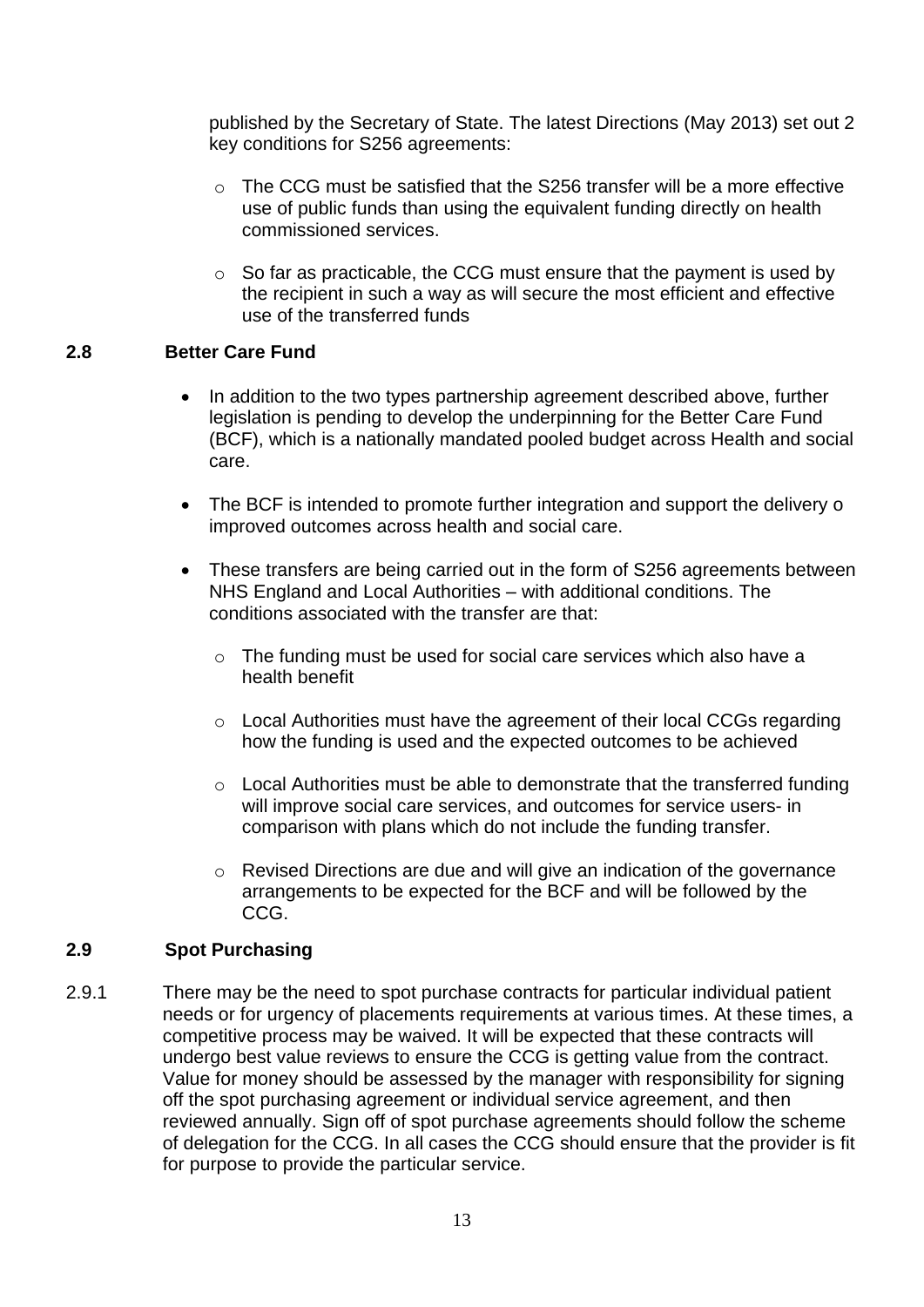# <span id="page-13-0"></span>**2.10 Framework Agreements**

- 2.10.1 The CCG is able to use other public sector organisations framework agreements if a provision has been made in the framework agreement to allow this (that is the by the holder of the framework agreement, such as the Government Procurement Service).
- 2.10.2 The EU rules currently state that framework agreements should be for no longer than four years in duration.
- 2.10.3 Where it is allowed for in the framework agreements there may be an option for running mini competitions. Here all providers on the framework who can meet requirements are invited to submit a bid, these are then evaluated and a contract awarded following the same processes as for tenders. Any contract awarded can run beyond the framework agreement period but the length of the contract extension must be reasonable.

#### <span id="page-13-1"></span>**2.11 Any Qualified Provider**

- 2.11.1 With the AQP model, for a prescribed range of services, any provider that meets criteria for entering a market can compete for business within that market. Under AQP there are no guarantees of volume or payment, and competition is encouraged within a range of services rather than for sole provision of them.
- 2.11.2 The AQP model promotes choice and contestability, and sustained competition on the basis of quality rather than cost. Any service that is contracted through the AQP model does not need to be tendered, although it will be advertised if appropriate (using Supply2Health) and potential service providers will need to be qualified/accredited.
- 2.11.3 The CCG will have due regard at all times to the EU Treaty principles of nondiscrimination, equal treatment, transparency, mutual recognition and proportionality when applying the AQP procedure.
- 2.11.4 An NHS standard contract will be awarded to all providers that meet:
	- Minimum standards of clinical care (achieving AQP qualification/accreditation requirements):
	- The price the CCG will pay;
	- Relevant regulatory standards
	- Agree to advertise their services on choose and book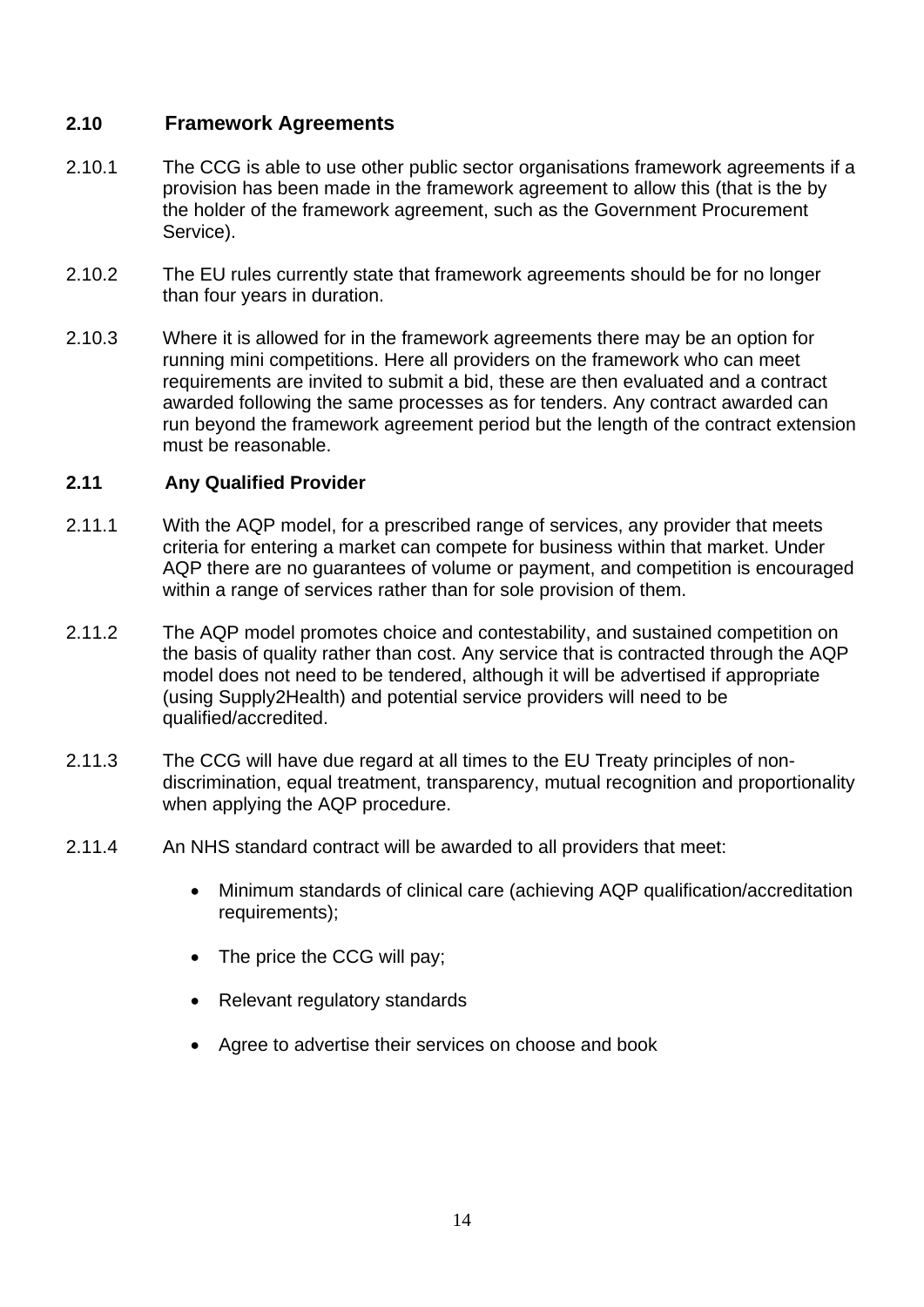# <span id="page-14-0"></span>**3. RECORD KEEPING**

#### <span id="page-14-1"></span>**3.1 Regulations**

- 3.1.1 Regulation 9(1) of the Procurement, Patient Choice and Competition Regulations requires commissioners to maintain and publish a record of all the contracts that they award on the website maintained by NHS England for this purpose. This is currently<https://www.supply2health.nhs.uk/>
- 3.1.2 This obligation applies to the award of any contract for NHS health care services. Regulation 9(2) specifies certain information that this record must contain. This includes:
	- the name of the provider to whom the contract has been awarded and the address of its registered office or principal place of business;
	- a description of the services to be provided;
	- the total amount to be paid under the contract, or where the total amount is not known, the amounts payable to the provider. For example, where services are remunerated on the basis of activity levels and the total level of activity is not known in advance, it may be appropriate for the commissioner to publish details of how payments are calculated under the terms of the contracts with providers;
	- the dates between which the services will be provided: and
	- a description of the process adopted for selecting the provider.
- 3.1.3 The Procurement, Patient Choice and Competition Regulations do not specify a time frame within which this information must be published. However, the CCG will aim to make this as soon as possible and before the contract is implemented, in order to be consistent with the general duty of transparency.

#### **3.2 Record of compliance with duties relating to effectiveness, efficiency and quality and the delivery of integrated care in the 2006 Act**

- 3.2.1 Commissioners are required to exercise their functions effectively, efficiently and economically, and with a view to securing a continuous improvement in the quality of services for the prevention, diagnosis or treatment of illness.
- 3.2.2 Commissioners are also required to exercise their functions with a view to securing that health services are provided in an integrated way, including with health-related services or social care services, where they consider this would:
	- improve the quality of health services (including outcomes);
	- reduce inequalities between persons in their ability to access those services; or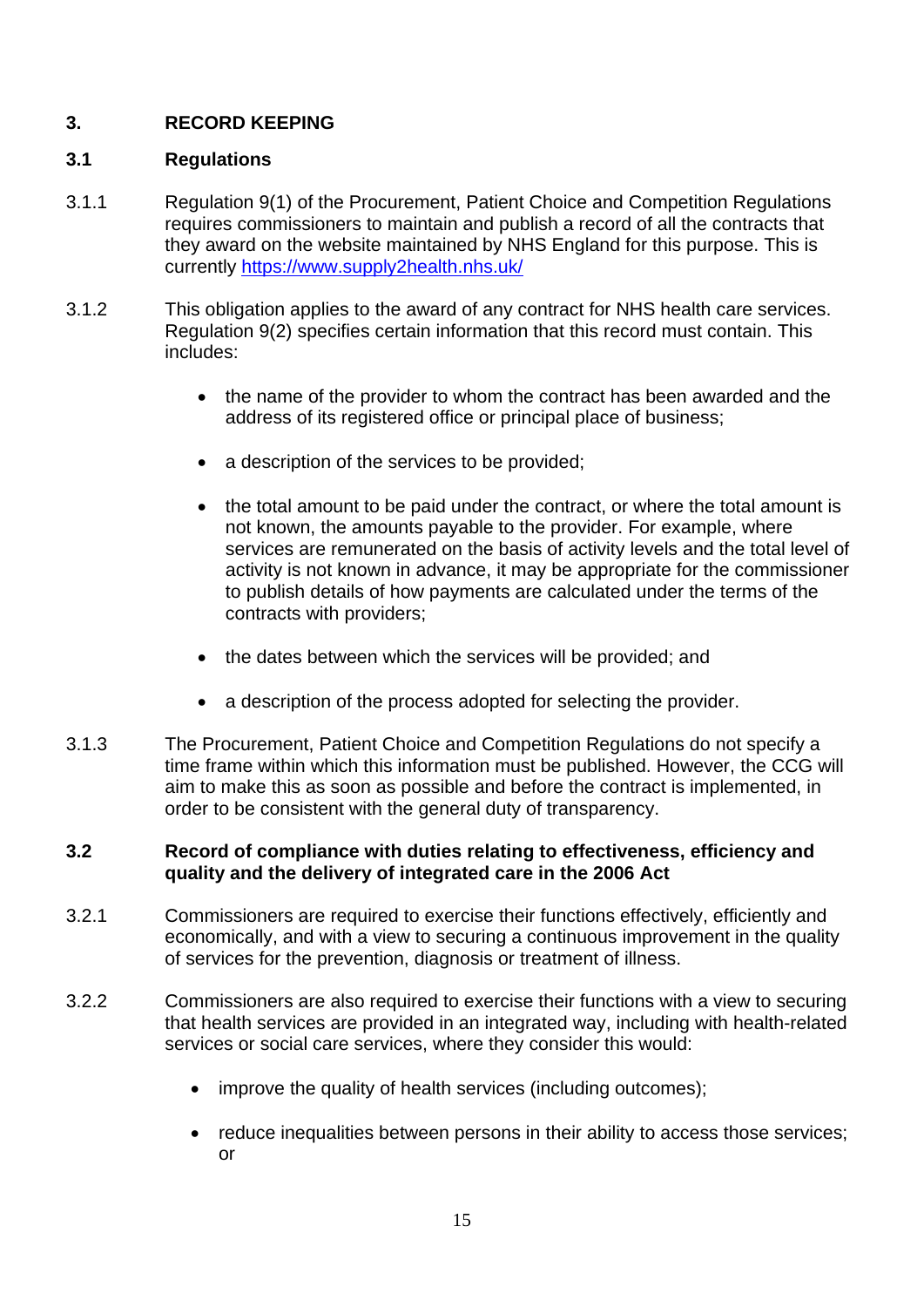• reduce inequalities between persons with respect to the outcomes achieved for them by the provision of those services. Regulation 3(5) of the Procurement, Patient Choice and Competition Regulations requires commissioners to maintain a record of how a contract award complies with these duties. The content and level of detail of this record will vary depending on the circumstances of the case. For example, more information is likely to be required for high value contracts than for lower value contracts. See box below

#### <span id="page-15-0"></span>**3.3 Publishing Contract Opportunities**

- 3.3.1 There is no requirement in the Procurement, Patient Choice and Competition Regulations for commissioners to publish contract opportunities to potential providers of health care services.
- 3.3.2 Whether to publish a contract opportunity should be considered on an individual basis depending on the appropriateness of publishing the opportunity, e.g. publishing an opportunity may identify the most capable provider.
- 3.3.3 Where required there will be sufficient advertising to meet the principles of transparency, proportionality, non-discrimination and equality of treatment.
- 3.3.4 Where contract opportunities are published information will be provided to bidders to allow assessment of the suitability of the contract. Information will include what the service is, when contract bids must be submitted and what criteria will be used to assess the contract bid.
- 3.3.5 When making the decision whether to publish a contract a consistent process will need to be adhered to ensuring:
- 3.3.5.1 The needs of people who use the services is secured improving quality and efficiency through the services being provided in an integrated way.
- 3.3.5.2 The requirement to secure that arrangements' exist to enable providers to express an interest in providing any NHS health care services.
- 3.3.5.3 The requirement to act transparently, proportionately and not to discriminate between providers.
- 3.3.5.4 The requirement to commission services from those providers that are most capable of securing the needs of health care service users and improving the quality and efficiency of services, and that provide the best value for money in doing.
- 3.3.5.5 The requirement to consider appropriate means of improving NHS health care services, including through enabling providers to compete to provide services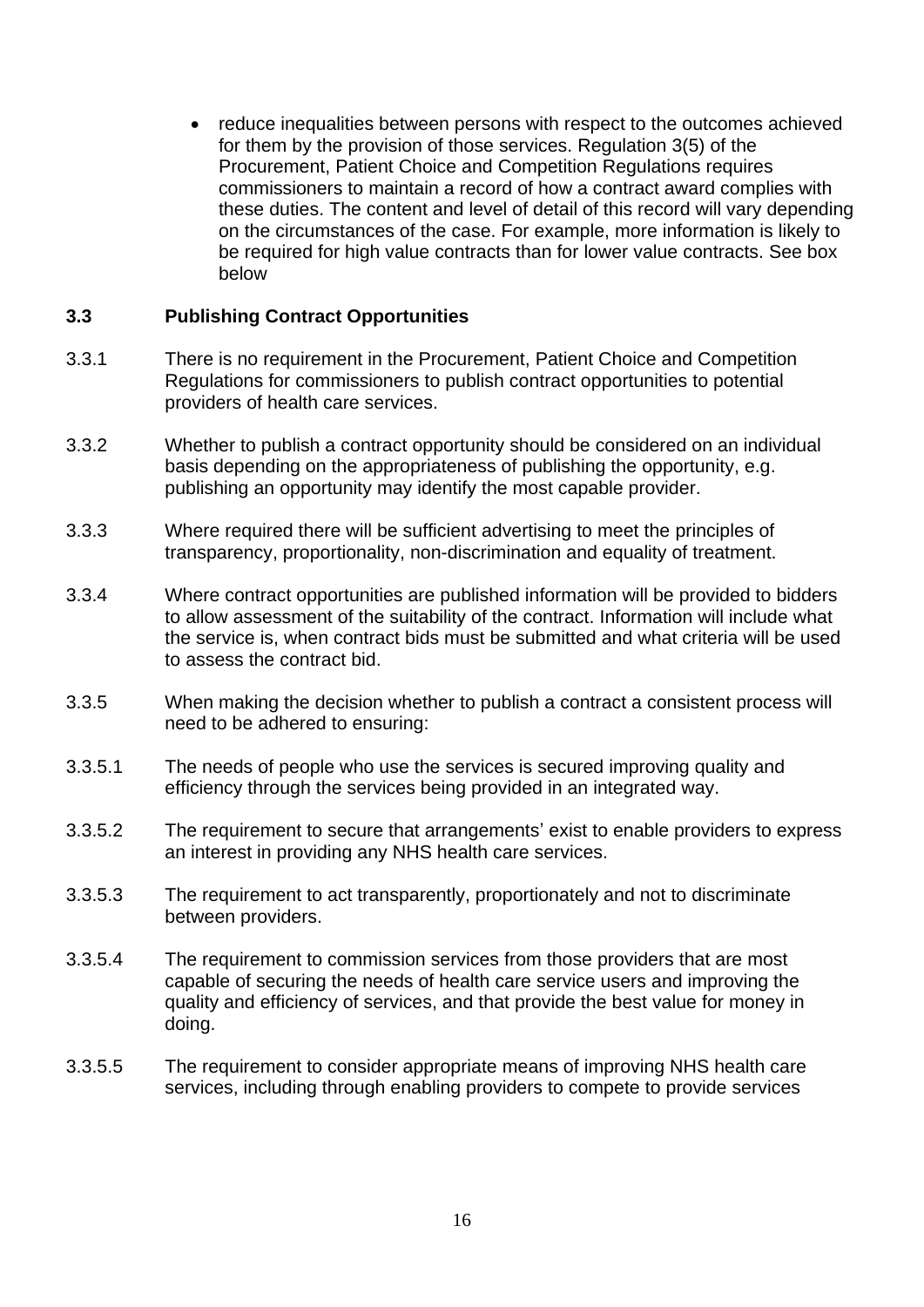# <span id="page-16-0"></span>**3.4 Public Services Act 2012**

- 3.4.1 The Public Services Act 2012 requires commissioners to consider economic, environmental and social factors for the benefit of the local community of the selected approach to procurement of a service.
- 3.4.2 Leeds West CCG will apply the Public Services Act at the pre-procurement stage as this is where the greatest benefits can be gained for social value in terms of informing the design of the service required.
- 3.4.3 The Act advocates for a value for money approach to secure both the best price and meet the social, economic and environmental needs of the local community.

#### <span id="page-16-1"></span>**3.5 Equality Act 2010**

3.5.1 Any procurement conducted by Leeds West CCG should consider and adhere to the Equality Act (2010). This Act requires commissioners not to discriminate on any grounds against any potential provider. Potential providers will be treated in the same respect during stages of agreeing contracts and implementing contracts.

#### <span id="page-16-2"></span>**3.6 Freedom of Information Act 2000**

- 3.6.1 Leeds West CCG will comply with requirements set out in the Freedom of Information Act (2000) whilst conducting procurements. As part of this information regarding individuals and organisations involved within the procurement process will be protected during all stages of the process.
- 3.6.2 On commencement of the procurement process Leeds West CCG will make potential bidders aware of the requirement for Leeds West CCG to comply with the Act.
- 3.6.3 Leeds West CCG will comply with the requirement to publish items of central government spending over £25,000 on the Leeds West CCG website <http://www.leedswestccg.nhs.uk/about-us/transparency.htm>

#### <span id="page-16-3"></span>**3.7 CCG's Financial Policies and Schemes of Delegation**

- 3.7.1 Leeds West CCG's financial policies have been written in conjunction to Leeds West CCG's constitution.
- 3.7.2 The below table gives information from the Schemes of Delegation regarding the requirements and limits for the procurement of goods and services.

| Type of Commitment on Behalf of the CCG        | <b>Authorised</b><br><b>Officer</b>    |
|------------------------------------------------|----------------------------------------|
|                                                |                                        |
| <b>Cheque Requests and Payment of Invoices</b> |                                        |
|                                                | Authorised                             |
| up to £5,000                                   | <b>Budget Holder</b><br>Representative |
| up to £10,000                                  | <b>Budget Holder</b>                   |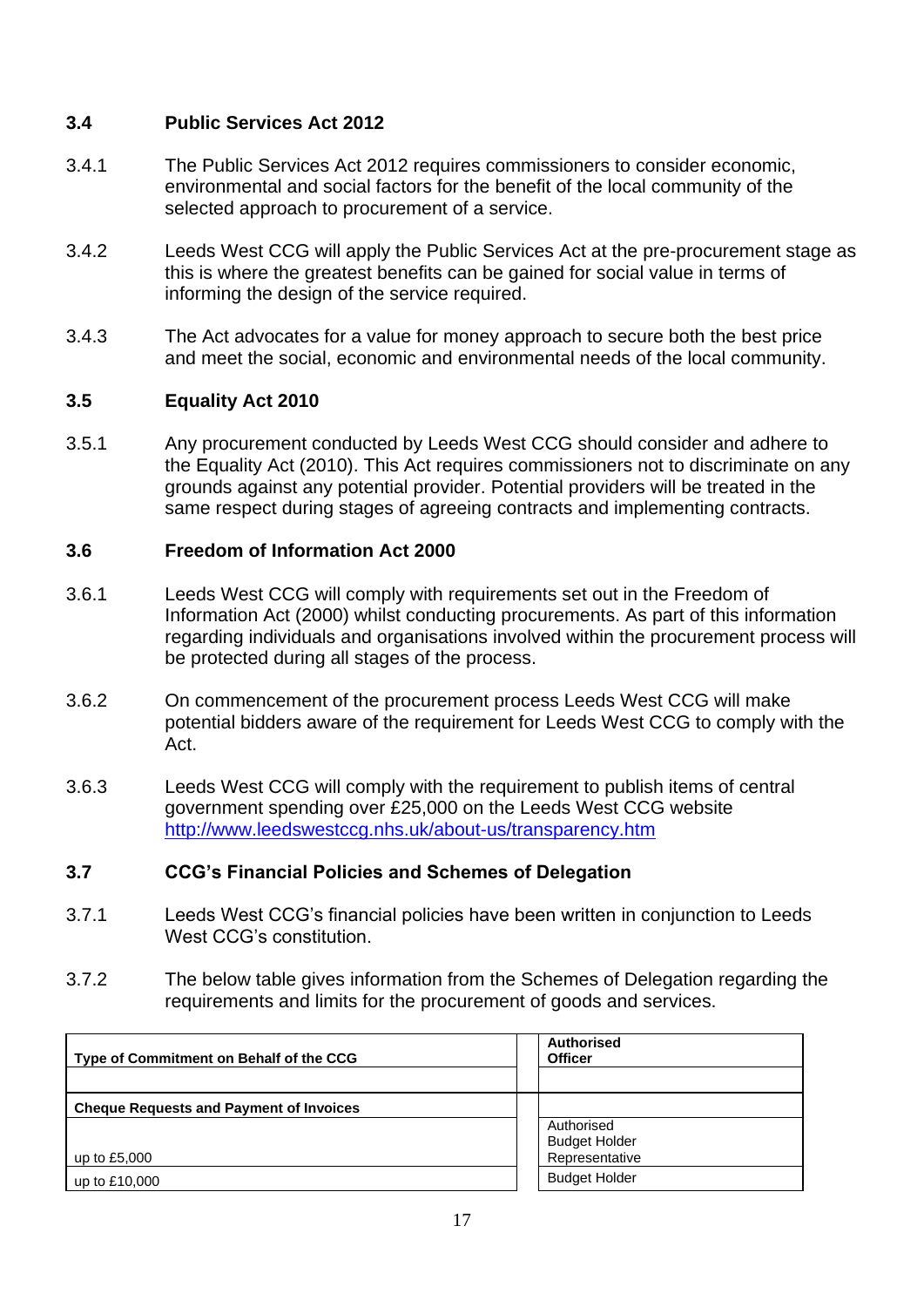| Type of Commitment on Behalf of the CCG                                                                     | <b>Authorised</b><br><b>Officer</b>      |
|-------------------------------------------------------------------------------------------------------------|------------------------------------------|
|                                                                                                             | Executive                                |
| up to £15,000                                                                                               | Officer                                  |
|                                                                                                             | <b>Chief Finance</b>                     |
| up to £150,000                                                                                              | Officer or Chief<br>Officer              |
|                                                                                                             | <b>Chief Finance</b>                     |
|                                                                                                             | Officer and                              |
| Over £150,000                                                                                               | Chief                                    |
|                                                                                                             |                                          |
| Tenders - Post approval of cost envelopes                                                                   |                                          |
|                                                                                                             | Relevant                                 |
| Approving of expenditure greater than a tender price up to 10% or                                           | Executive                                |
| £15,000 whichever is the higher and within budget                                                           | Officer                                  |
|                                                                                                             |                                          |
| Approving expenditure greater than a tender price by 10% or £15,000.                                        | <b>Chief Financial</b>                   |
| Up to a maximum of £30,000                                                                                  | Officer                                  |
|                                                                                                             |                                          |
|                                                                                                             | <b>Chief Officer</b>                     |
|                                                                                                             | and Chief                                |
| Approving expenditure greater than a tender price by £30,000                                                | <b>Finance Officer</b>                   |
|                                                                                                             |                                          |
| <b>Purchasing Goods and Services</b>                                                                        |                                          |
|                                                                                                             | a minimum of 2                           |
|                                                                                                             | verbal                                   |
|                                                                                                             | quotations must                          |
| up to £4,999                                                                                                | be obtained                              |
|                                                                                                             | a minimum of 3<br>written                |
|                                                                                                             | quotations must                          |
| between £5,000 and £19,999                                                                                  | be obtained                              |
|                                                                                                             | a minimum of 4                           |
|                                                                                                             | written                                  |
|                                                                                                             | quotations must                          |
| between £20,000 and £29,999                                                                                 | be obtained<br>Competitive               |
|                                                                                                             | tendering will                           |
| For orders in excess of £30,000                                                                             | apply                                    |
|                                                                                                             |                                          |
|                                                                                                             | Chief Officer or                         |
|                                                                                                             | <b>Chief Finance</b>                     |
| Waving of requirement to obtain quotations and tenders subject to the<br><b>Detailed Financial Policies</b> | Officer and                              |
|                                                                                                             | report to Audit                          |
|                                                                                                             | Committee                                |
|                                                                                                             |                                          |
| Authorisation of contracts for non pay and subsequent<br>variations                                         |                                          |
|                                                                                                             | Relevant                                 |
| Up to £50,000                                                                                               | Executive                                |
|                                                                                                             | Officer                                  |
|                                                                                                             | Chief Officer or<br><b>Chief Finance</b> |
| Up to £250,000                                                                                              | Officer                                  |
|                                                                                                             | Chairman and                             |
|                                                                                                             | Chief Officer or                         |
|                                                                                                             | <b>Chief Finance</b>                     |
| Up to £500,000                                                                                              | Officer                                  |
|                                                                                                             | Governing                                |
| Over £500,000                                                                                               | Body                                     |
|                                                                                                             |                                          |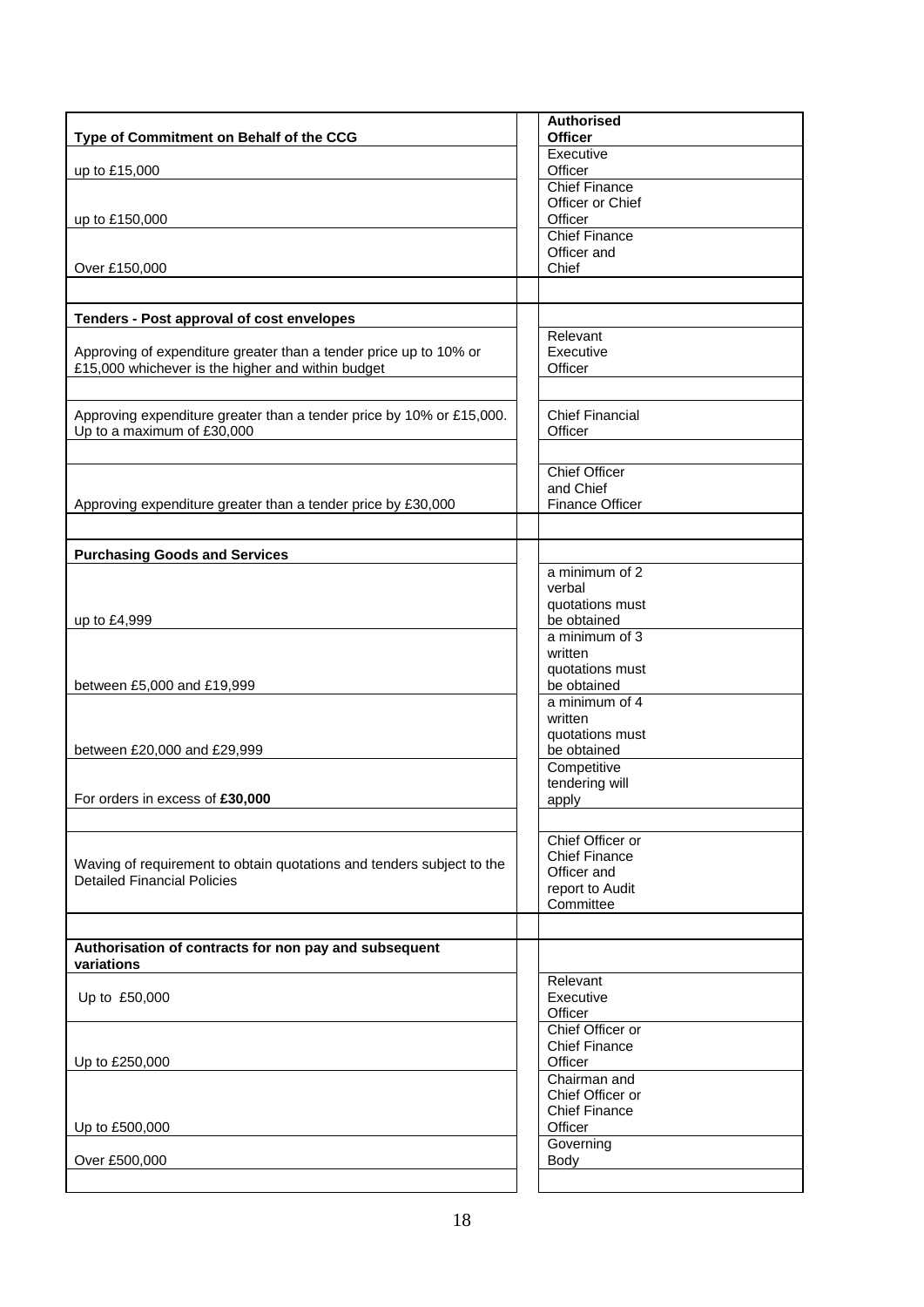|                                                                                                             | <b>Authorised</b>                     |
|-------------------------------------------------------------------------------------------------------------|---------------------------------------|
| Type of Commitment on Behalf of the CCG                                                                     | <b>Officer</b>                        |
| <b>Capital Schemes</b>                                                                                      | Executive                             |
| Up to £5,000                                                                                                | Director                              |
|                                                                                                             | <b>Chief Finance</b>                  |
|                                                                                                             | Officer or Chief<br>Officer           |
| Up to £50,000                                                                                               |                                       |
|                                                                                                             | <b>Chief Finance</b>                  |
|                                                                                                             | Officer and                           |
| <b>Engagement of Staff Not on the Establishment</b>                                                         | <b>Chief Officer</b>                  |
|                                                                                                             |                                       |
|                                                                                                             | <b>Budget Holder</b>                  |
| <b>Booking of Bank or Agency Staff</b>                                                                      | or Authorised<br><b>Budget Holder</b> |
|                                                                                                             | Representative                        |
|                                                                                                             |                                       |
| <b>Agreements / Licences</b>                                                                                |                                       |
| Preparation and signature of all tenancy agreements / licences for all                                      | <b>Chief Finance</b>                  |
| staff subject to CCG Policy on accommodation for staff                                                      | Officer                               |
|                                                                                                             | <b>Chief Finance</b>                  |
| Extensions to existing leases                                                                               | Officer<br><b>Chief Finance</b>       |
|                                                                                                             | Officer and                           |
| Letting of premises to outside organisations                                                                | <b>Chief Officer</b>                  |
|                                                                                                             | <b>Chief Finance</b>                  |
| Approval of rent based on professional assessment                                                           | Officer                               |
|                                                                                                             |                                       |
| <b>Condemning and Disposal</b>                                                                              |                                       |
| Items obsolete, obsolescent, redundant, irreparable or cannot be<br>repaired cost effectively;              |                                       |
| - with current / estimated purchase price of less than £50 per item                                         | <b>Budget Holder</b>                  |
|                                                                                                             | Executive<br>Officer                  |
| - with current purchase new price in excess of £50 per item                                                 | <b>Chief Finance</b>                  |
| - disposal of mechanical and engineering plan (subject to estimated<br>income of less than £1,000 per sale) | Officer                               |
|                                                                                                             | <b>Chief Finance</b>                  |
| - disposal of mechanical and engineering plant (subject to estimated                                        | Officer and<br><b>Chief Officer</b>   |
| income exceeding £1,000 per sale)                                                                           |                                       |
|                                                                                                             |                                       |
| Losses, Write-offs & Compensation                                                                           |                                       |
| <b>Ex Gratia Payments</b>                                                                                   |                                       |
|                                                                                                             |                                       |
| a) Patients and staff for loss of personal                                                                  |                                       |
| Less than £99.99                                                                                            | <b>Budget Holder</b>                  |
|                                                                                                             | Relevant                              |
| Between £100 and £499.99                                                                                    | Executive<br>Officer                  |
|                                                                                                             | <b>Chief Finance</b>                  |
| Between £500 and £999.99                                                                                    | Officer                               |
|                                                                                                             | <b>Chief Officer</b>                  |
| £1,000 to £50,000                                                                                           | and Chief<br><b>Finance Officer</b>   |
|                                                                                                             |                                       |
|                                                                                                             | Chief Officer or                      |
| b) Write off of Non NHS debtors                                                                             | <b>Chief Finance</b>                  |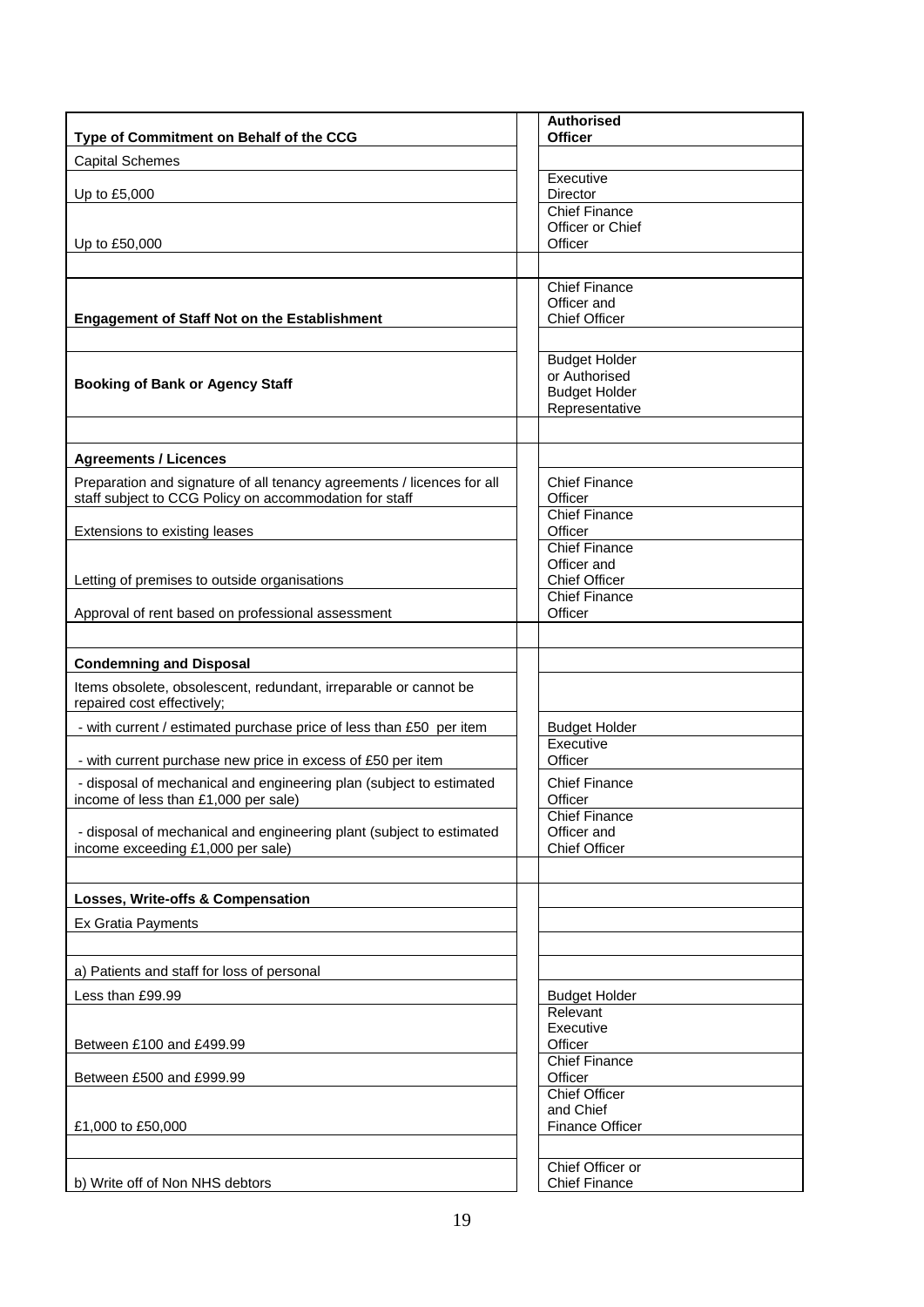|                                                                 | <b>Authorised</b>    |
|-----------------------------------------------------------------|----------------------|
| Type of Commitment on Behalf of the CCG                         | <b>Officer</b>       |
|                                                                 | Officer              |
|                                                                 | Reported to          |
|                                                                 | Audit                |
|                                                                 | Committee for        |
|                                                                 | information          |
|                                                                 |                      |
|                                                                 |                      |
|                                                                 |                      |
| <b>Petty Cash Disbursements</b>                                 |                      |
|                                                                 |                      |
|                                                                 | Authorised           |
|                                                                 | <b>Budget Holder</b> |
| Expenditure up to £75 per item                                  | Representative       |
|                                                                 | Authorised           |
|                                                                 | <b>Budget Holder</b> |
| Reimbursement of patients monies up to £100                     | Representative       |
|                                                                 | <b>Budget</b>        |
| Reimbursement of patients monies in excess of £100              | Manager              |
|                                                                 |                      |
|                                                                 |                      |
| Petty Cash disbursements over £75 per item are only allowed in  |                      |
| exceptional circumstances with the prior agreement of the Chief |                      |
| Finance Officer, designated Deputy or Senior Finance Manager -  |                      |
| Financial and Management Accounting.                            |                      |
|                                                                 |                      |
|                                                                 | <b>Chief Officer</b> |
|                                                                 | and Chairman         |
|                                                                 | of the               |
|                                                                 | Executive            |
| <b>Authorisation of Sponsorship Deals</b>                       | Committee            |
|                                                                 |                      |
|                                                                 | Chief Officer &      |
|                                                                 | Clinical             |
|                                                                 | Governance           |
|                                                                 | Lead &               |
|                                                                 | Executive            |
|                                                                 | Committee &          |
| <b>Authorisation of Research Projects</b>                       | R&D Manager          |
|                                                                 |                      |
|                                                                 |                      |
|                                                                 | Chief Officer or     |
|                                                                 | <b>Chief Finance</b> |
| <b>Insurance Policies</b>                                       | Officer              |
|                                                                 |                      |

#### <span id="page-19-0"></span>**3.8 Tender Waivers**

3.8.1 Formal tendering procedures can only be waived in accordance with the conditions set out in the CCG's Detailed Financial Policies. The CCG's Audit Committee will formally review all Tender waivers quarterly.

# <span id="page-19-1"></span>**3.9 Contract Award**

3.9.1 The decision to award a contract will be based on the contract's value for money whilst meeting the health care needs of the local community. In instances where providers are offering lower prices it is important to ensure that quality and safety standards are maintained.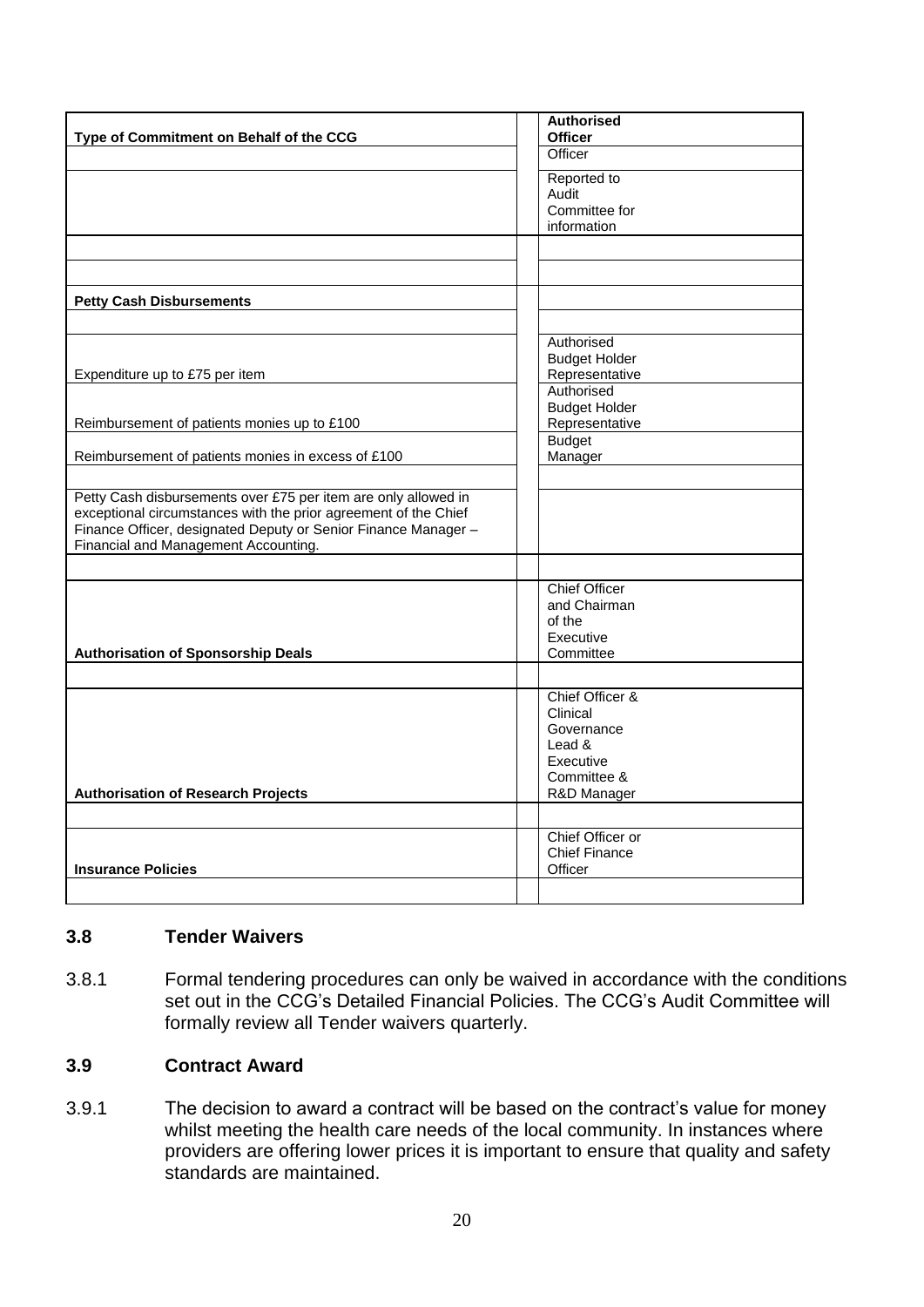3.9.2 Any contracts awarded over £100,000 will be published by Leeds West CCG on NHS Supply2Health, with contracts with a value in excess of £ 172,514 (excluding VAT) to be published in OJEU in adherence with statute. Any contracts awarded over £10,000 will be published in Contracts Finder in keeping with rules from the Cabinet Office rules for public procurement.

#### <span id="page-20-0"></span>**4 GENERAL**

#### <span id="page-20-1"></span>**4.1 Conflicts of Interest (GPs)**

- 4.1.1 Managing potential conflicts of interest appropriately is needed to protect the integrity and ensure public confidence in the wider NHS commissioning system and to protect CCGs and GP practices from any perceptions of wrong-doing.
- 4.1.2 In instances where conflicts of interest arise Leeds West CCG will manage the conflict in accordance with the Leeds West CCG Constitution.
- 4.1.3 This section describes additional safeguards that Leeds West CCG will put in place when commissioning services that could potentially be provided by GP practices.
- 4.1.4 The template included at Appendix A will be completed as part of the planning process for all services that may potentially be provided by GP practices (either as a successful bidder in a competitive procurement process, as one of several qualified providers through an AQP approach, or via a non-competitive process from GP ractices). Templates should be completed by the commissioning team responsible for proposing the service or service change/development. The completed templates will be used to provide assurance to the CCG Governing Body that proposed services meet local needs and priorities and that robust processes have been followed in selecting the appropriate procurement route and in addressing potential conflicts. It is intended that completed templates will be made publicly available via the CCG website. Where appropriate, commissioning decisions relating to enhanced services from GP practices may also be referred to the local overview and scrutiny committee for consideration.
- 4.1.5 Where any practice representative on a decision-making body has a material interest in a procurement decision, those practice representatives will be excluded from the decision-making process (but not discussion about the proposed decision). This includes where all practice representatives have a material interest, for example where the CCG is considering commissioning services on a single tender basis from all GP practices in the area. Rules relating to quoracy in these and other circumstances are set out in the CCG constitution.
- 4.1.6 Leeds West CCG requires anyone who is supporting procurement as a commissioner, commissioning support unit or other commissioning support units' member to sign a declaration in respect to potential conflicts of interests.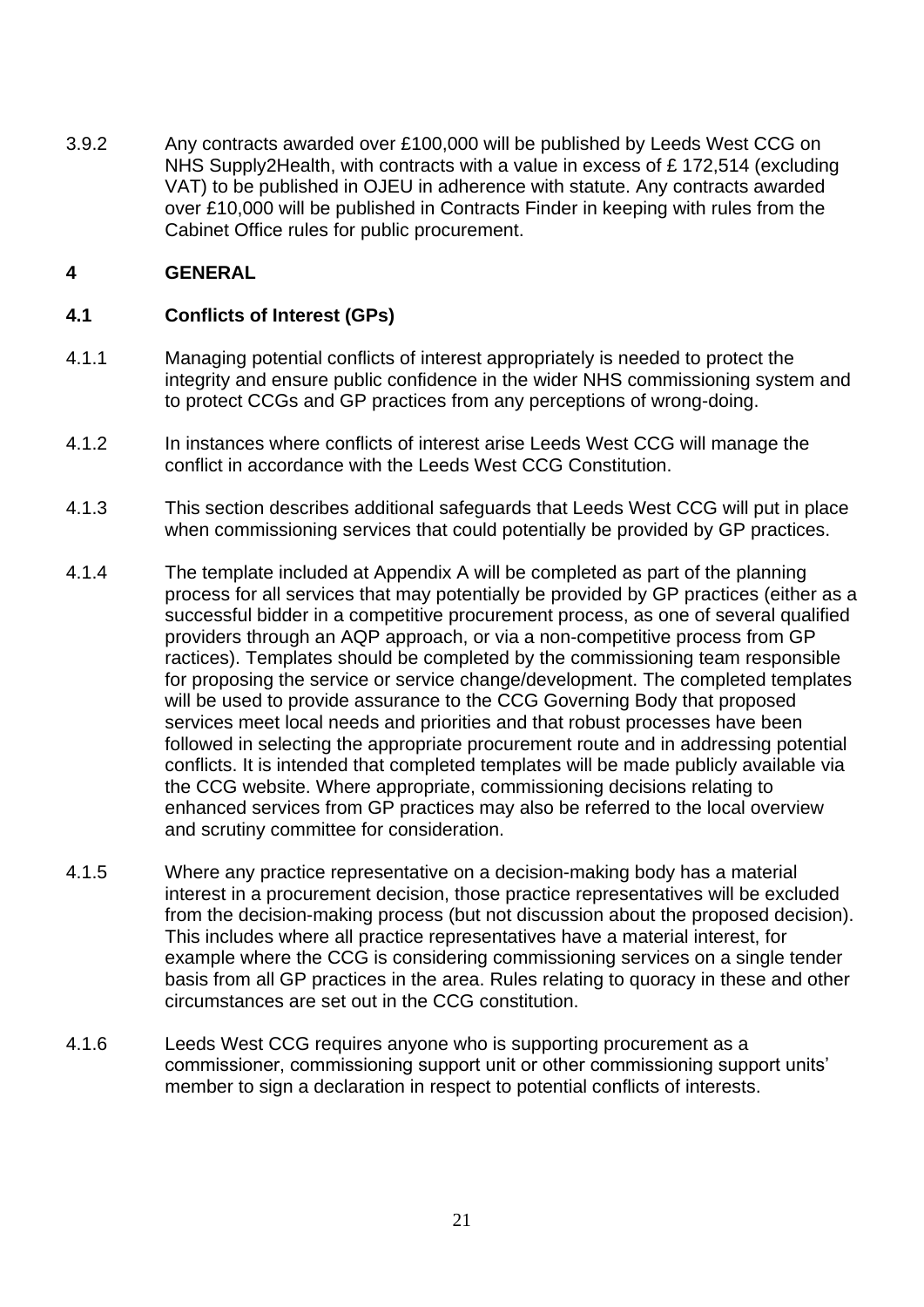### <span id="page-21-0"></span>**4.2 Framework Agreements**

- 4.2.1 When relevant Leeds West CCG can use framework agreements from preapproved providers, this is where standard terms on contracts are available for both purchaser and provider.
- 4.2.2 Various framework agreements are available through the Government Procurement Service, NHS Shared Business Service, NHS supply Chain, Connecting4Health and the Department of Health.
- 4.2.3 Where the framework allows mini-competitions can be run allowing all providers who can each provide a service to submit a bid, which will then be evaluated with a decision made as to whether to award a contract.

#### <span id="page-21-1"></span>**4.3 Third Sector Providers**

4.3.1 Leeds West CCG will support the Governments attempts to increase activity in third sector providers and Small and Medium Enterprises. Leeds West CCG will ensure that no organisation is discriminated against by showing transparency and not requesting disproportionately demanding information therefore reducing barriers to entry.

#### <span id="page-21-2"></span>**4.4 Pilot Projects**

4.4.1 Pilot projects may be commenced in circumstances where clinical outcomes are not known or when outputs can't be predicted. Pilot projects Leeds West CCG is involved in will comply with all relevant procurement rules.

#### <span id="page-21-3"></span>**4.5 The CCG's Sustainability Agenda**

- 4.5.1 Leeds West CCG recognises it has a role in furthering sustainable development, through its procurement strategy. A key primary function of Leeds West CCGs strategic objectives is to improve the quality and safety of health services in a sustainable way as set out in the Constitution.
- 4.5.2 Wherever it is possible, and does not contradict or contravene the CCG's procurement principles or applicable legislation and guidance, Leeds west CCG will use procurement to deliver long term social, economic and environmental benefits to the local and wider population.

# <span id="page-21-4"></span>**4.6 Use of Information Technology**

4.6.1 Wherever possible the CCG will ensure that providers of procurement support are able to offer appropriate information technology system to administer the procurement process – such as e-procurement and e-evaluation systems. These are intended to assist in streamlining CCG procurement processes whilst at the same time providing a robust audit trail.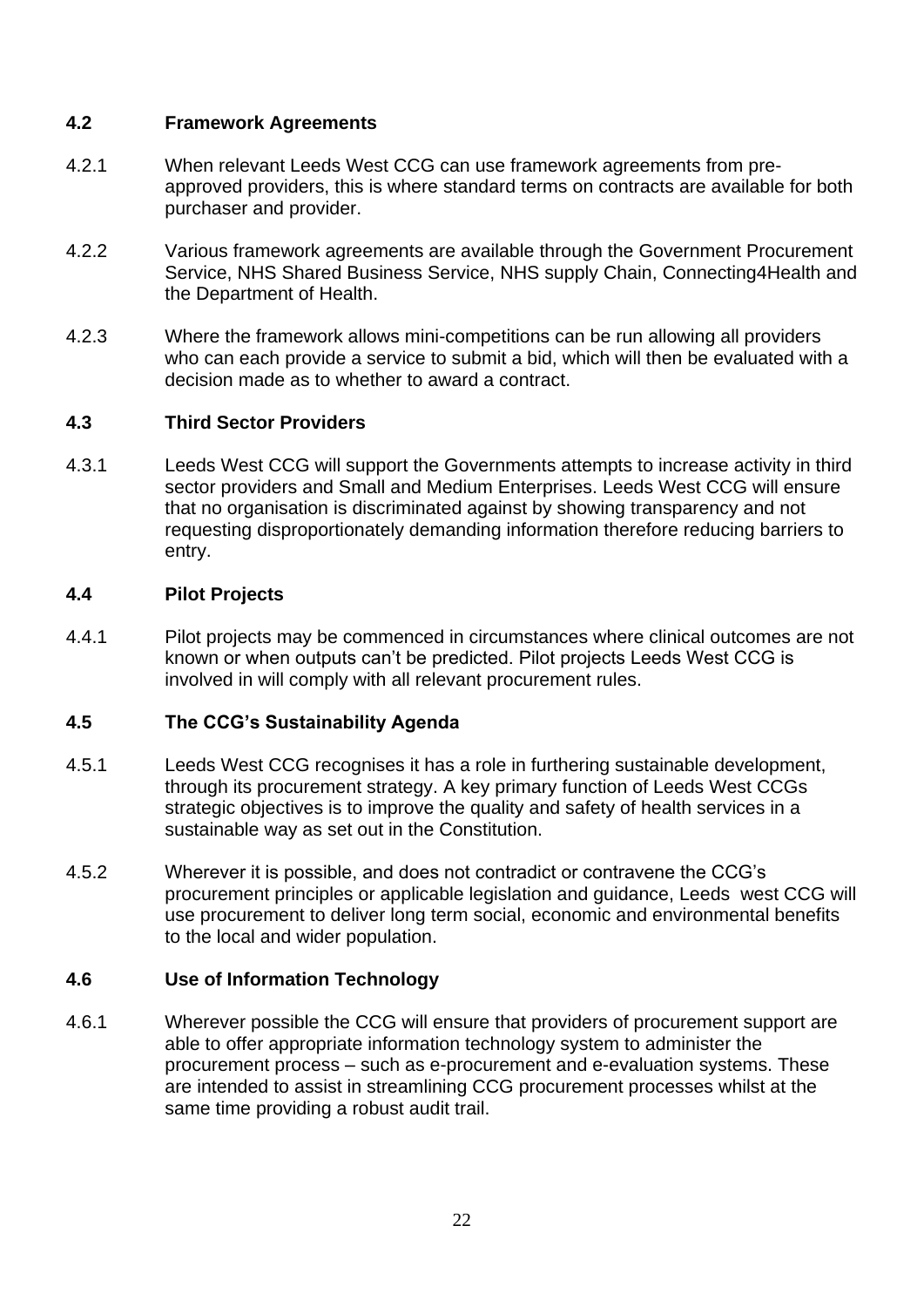# <span id="page-22-0"></span>**4.7 Transfer of Undertakings and Protection of Employment Regulations (TUPE)**

- 4.7.1 These regulations arose as a consequence of the 1977 EU Acquired Rights Directive and were updated in 2006. They apply when there are transfers of staff from one legal entity to another as a consequence of a change in employer. This is a complex area of law which is continually evolving.
- 4.7.2 Commissioners need to be aware of these and the need to engage HR support and possibly legal advice if there is likely to be a TUPE issue. Additionally NHS Bodies must follow Government guidance contained within the "Cabinet Office Statement of Practice 2000/72 and associated Code of Practice 2004 when transferring staff to the Private Sector" also known as "COSOP".
- 4.7.3 It is the position of the CCG to advise potential bidders that whilst not categorically stating TUPE will apply it is recommended that they assume that TUPE will apply when preparing their bids, and ensure that adequate time is built into procurement timelines where it is anticipated that TUPE may apply.

#### <span id="page-22-1"></span>**4.8 Equality Impact Assessment**

4.8.1 All public bodies have statutory duties under the Equality Act 2010. The CCG aims to design and implement services, policies and measures that meet the diverse needs of our service, population and workforce, ensuring that none are placed at a disadvantage against others.

### 4.9 **Training Needs Analysis**

4.9.1 All CCG staff and others working with the CCG will need to be aware of this policy and its implications. It is not intended that staff generally will develop procurement expertise, but they will need to know when and how to seek further support. All commissioning staff throughout the CCG should sufficient knowledge about procurement to know when to seek help when they encounter related issues; they must also be able to give clear and consistent messages to providers and potential providers about the CCG's procurement intentions in relation to individual service developments.

# <span id="page-22-2"></span>**4.10 Monitoring Compliance with this Strategy / Procedure**

- 4.10.1 This Policy will be reviewed every three years.
- 4.10.2 In addition it will be kept under informal review by the author, to ensure that changes can be made and approved rapidly following any further developments or the publication of new or updated guidance.
- 4.10.3 Effectiveness in ensuring that all procurements comply with this Policy will primarily be achieved through "business as usual" review by the Head of contracting within the CCG.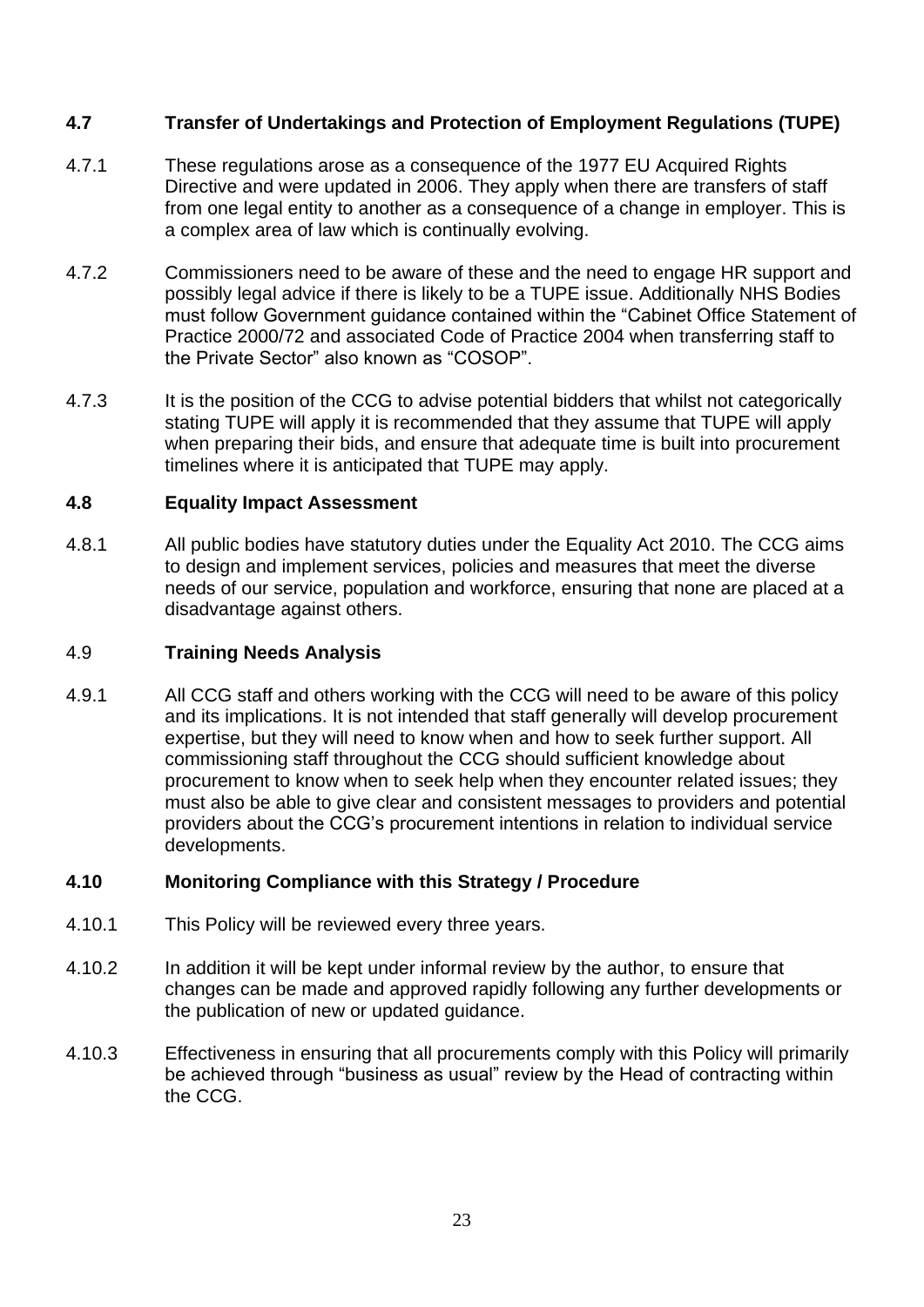#### <span id="page-23-0"></span>**5 CCG'S PROCUREMENT PRIORITIES – SHORT AND MEDIUM TERM**

The short and medium term procurement priorities for Leeds West CCG support the strategic objectives as set out in the Constitution. The procurement priorities are:

#### <span id="page-23-1"></span>**5.1 Short-term priorities**

- 5.1.1 Empower members Ensure relevant staff, suppliers, partners and stakeholders are aware of the procurement strategy and understand how the strategy relates to them in terms of the approach to procurement decisions and relevant legal requirements.
- 5.1.2 Involve users in procurement Involve the people who use and provide our services in the procurement process to meet local needs, improve service design and delivery.
- 5.1.3 Identify responsibilities and roles of relevant staff in Leeds West CCG through the entire procurement process from inception through to contract end

#### <span id="page-23-2"></span>**5.2 Medium term priorities**

- 5.2.1 Understanding and influence the supply market have a clear and current picture of the supply market in which the organisation operates and help to shape the market to meet the needs of the Leeds West population.
- 5.2.2 Procure resources effectively ensure the continuation of the local health care economy whilst meeting saving targets and improving quality

#### **5.3 Procurement Work Plan 2014-15**

5.3.1 Appendix B sets out the CCG's 2014-15 procurement workplan.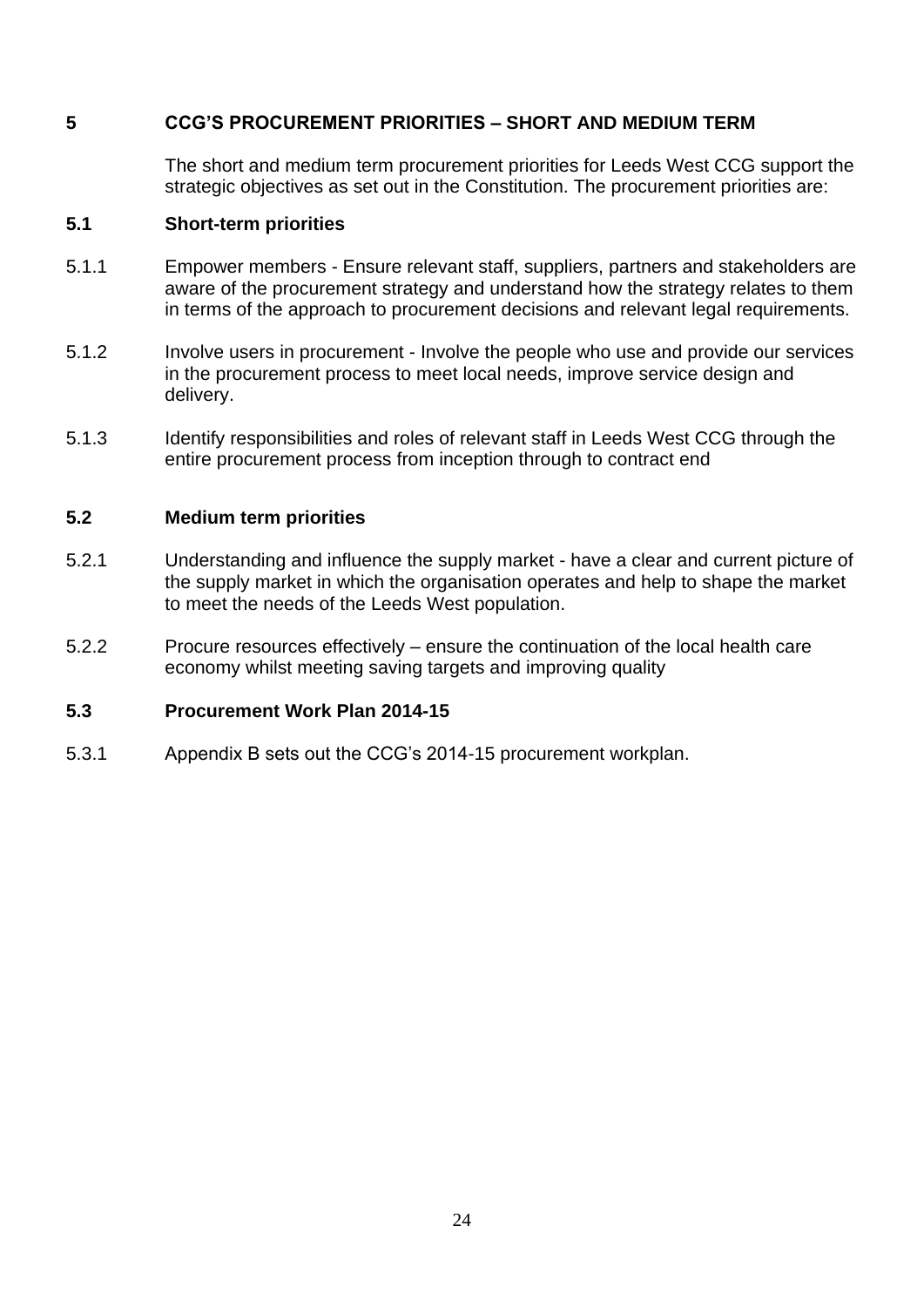# <span id="page-24-0"></span>**Appendix A - Procurement Approach Pro-forma – DRAFT**

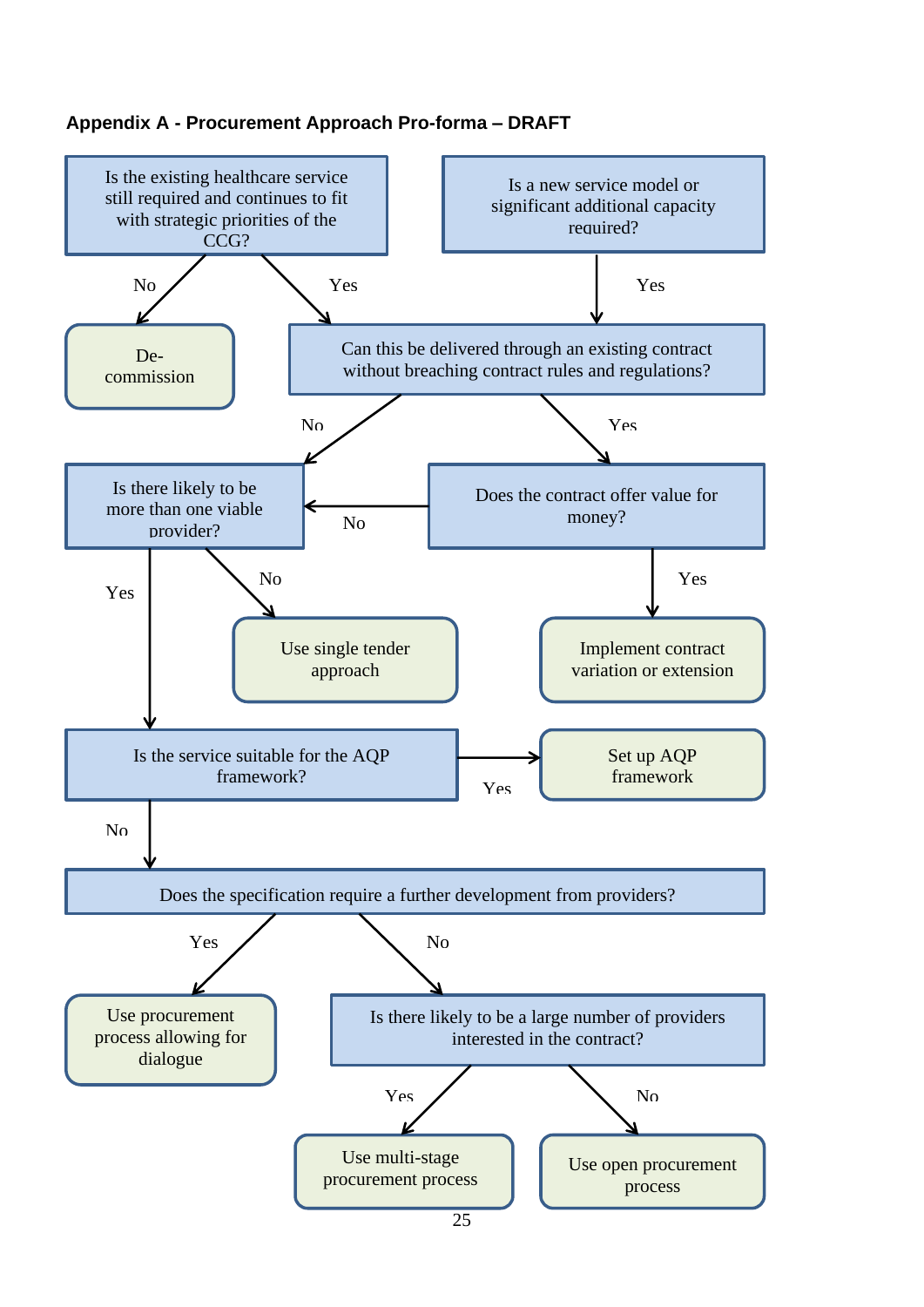#### **To consider when implementing a procurement process**

Contract values for procuring goods and services:

- Up to £4,999 requires a minimum 2 verbal quotations
- £5,000-£19,999 requires a minimum 3 written quotations
- £20,000-£29,999 requires a minimum 4 written quotations
- £30,000+ requires a competitive tendering process

Contract values for business case authorisation:

- Less than £50,000 authorising officer
- £50,000 £172,514 (excluding VAT) authorisation from the senior management team
- £172,514 (excluding VAT) + authorisation from CCC

Contract award values publishing details:

- Over £10,000 published in contracts finder
- Over £25,000 published on Leeds West CCG website
- Over £100,000 published on NHS Supply2Health
- Over £172,514 (excluding VAT) published on OJEU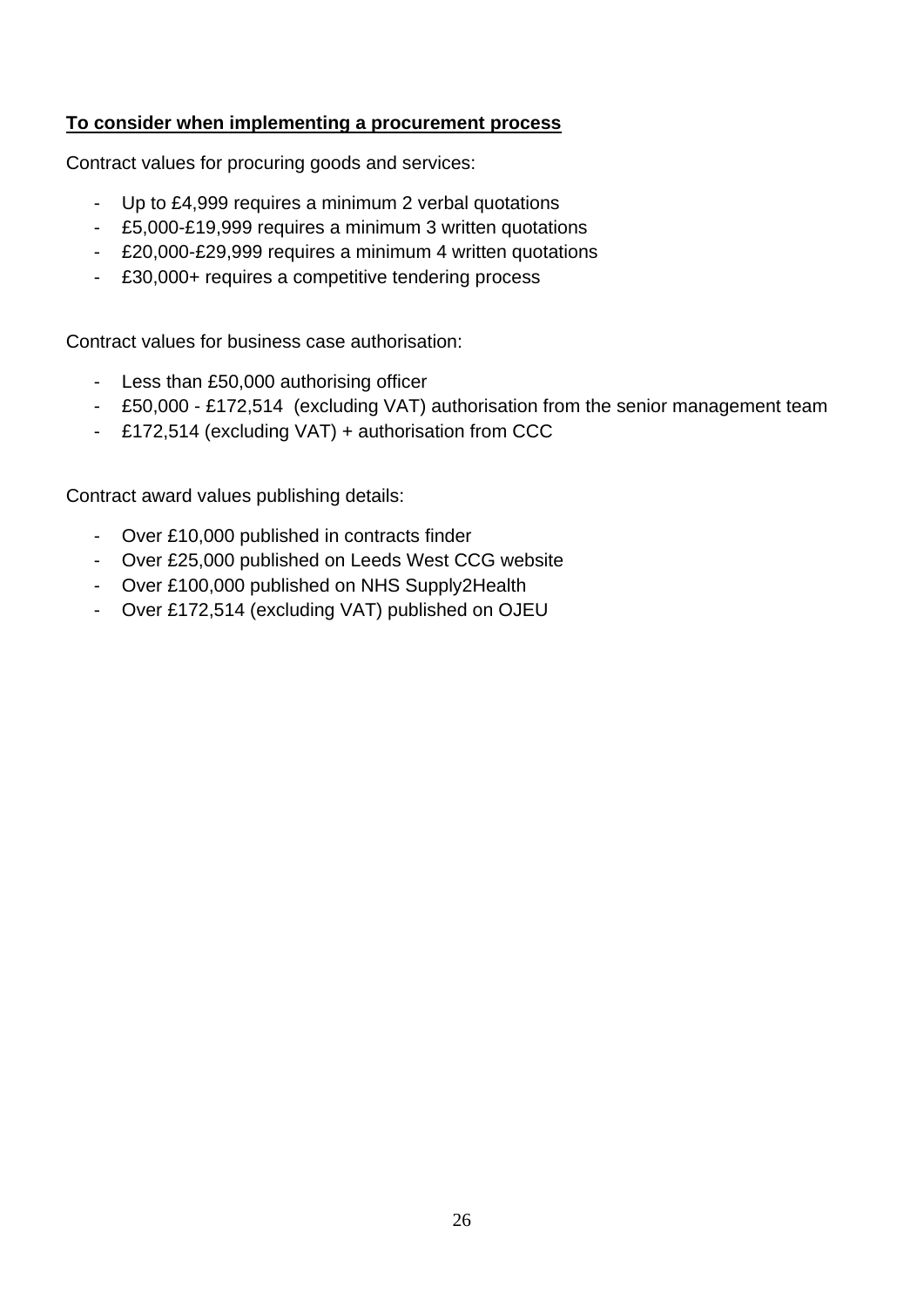# <span id="page-26-0"></span>**Appendix B - Procurement Work plan 2014-15**

# **INTRODUCTION**

NHS Leeds West CCG leads for the three Leeds CCGs on Acute services procurement and contracting including some services provided outside of hospital. We currently lead on a number of contracts inherited from Leeds PCT. Some of these were procured using AQP methodology such as Ophthalmology and ENT but there are others which did not go through a formal procurement process.

NHSE and Monitor advise that services should be procured through a transparent process and all providers of healthcare services contracted with using the NHS Standard Contract. Currently all our providers use the NHS Standard Contract, however not all services have been through a formal and transparent procurement process which could lead to a procurement challenge. This paper outlines the current position of contracts for services provided outside hospital and the plan for procurement projects for 2014-15 and seeks approval from the 3 Leeds CCGs to proceed.

# **PROCUREMENTS FOR CONSIDERATION**

**ECCLESHILL –** The provider of services at Eccleshill Treatment Centre is currently Care UK. The services provided are mainly direct access diagnostics with some general and acute daycase procedures also undertaken. The current contract has been extended a number of times and is due to expire early July. The lead CCGs for this contract are Bradford City and Bradford Districts CCGs.

A procurement exercise has been underway since last October. Although the final outcome has not been formally confirmed, it is likely that no contract will be awarded and this will lead to a requirement for the CCG to undergo an AQP process for at least the direct access diagnostics and endoscopy procedures to replace the lost capacity. We will also investigate the availability of any relevant national framework agreement for diagnostic services to see whether this is a possible alternative to an AQP route. Without this additional capacity there will be a high risk of impact on waiting times and patient access so this procurement process will need to be conducted rapidly assuming no Eccleshill contract is awarded.

Depending on the Eccleshill procurement outcome this procurement will take precedence due to lack of diagnostic capacity from current providers.

**OPHTHALMOLOGY –** There are currently five community ophthalmology providers, four out of the five operating under AQP status. This AQP procurement was undertaken by Leeds PCT and the providers' qualified status is due to expire in March 2015. In order to ensure that local capacity is sustained there is a need to undergo a new AQP procurement.

Before reprocuring, we need to review the service model to ensure it provides equity of access for patients and ensures appropriate provision for the ageing population and for patients with long term eye care problems such as Glaucoma. We need to review different methods of service provision such as including optometrists in pathways and potentially redesigning the pathways to ensure coverage of all conditions at the most appropriate level.

It is proposed that a re-procurement exercise is undertaken following an analysis of the spectrum of need and the potential providers in the market.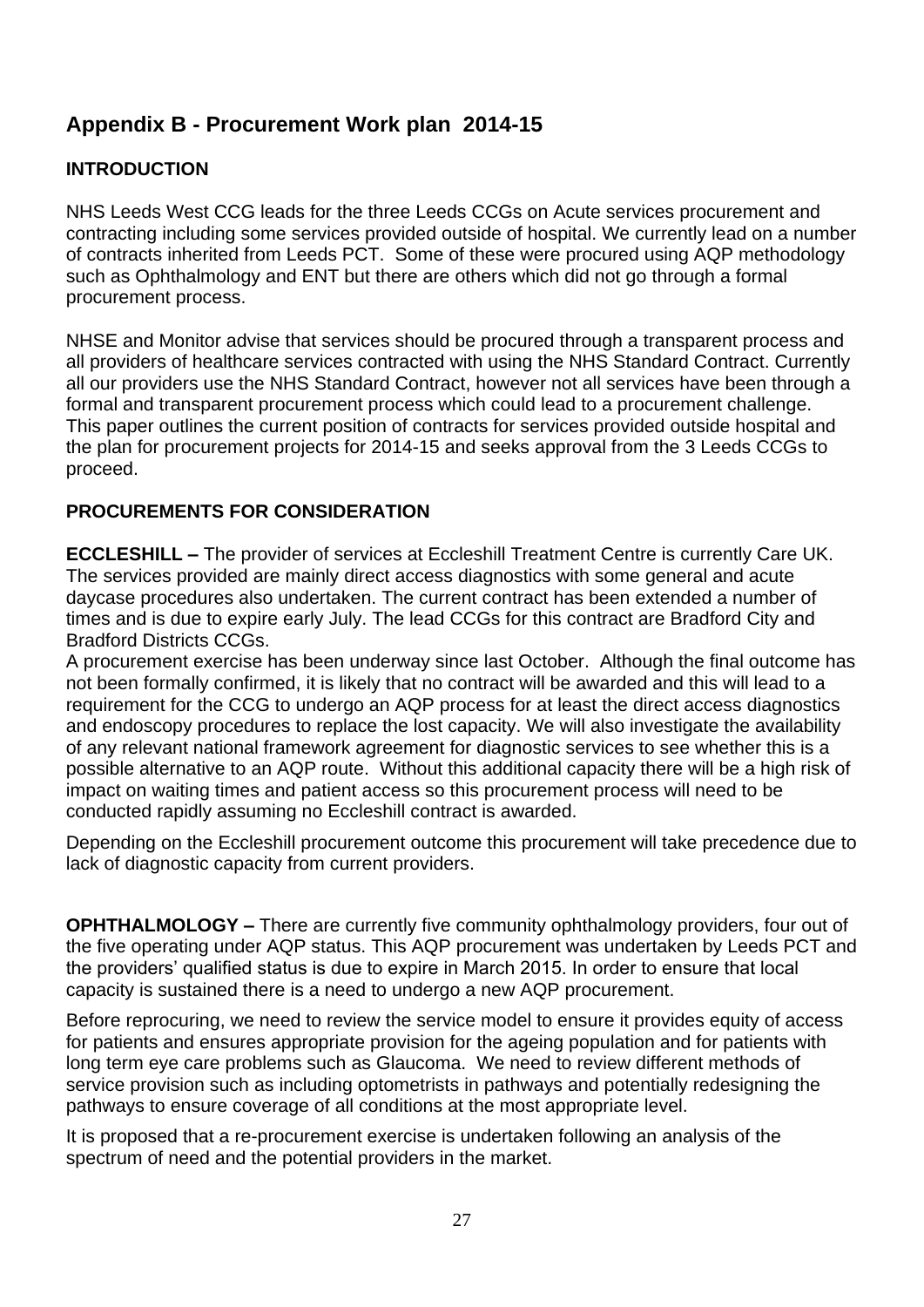**ENT -** There are currently five community ENT providers, all operating following an AQP procurement exercise. This AQP procurement was undertaken by Leeds PCT and the providers' qualified status is due to expire in March 2015. In order to ensure that local capacity is sustained there is a need to undergo a new AQP procurement.

One of the areas not included within the previous AQP was that of the provision of a hearing aid service. Nationally there have been previous procurement processes for hearing aids and it is felt that this area should be explored as an addendum to the current services.

It is proposed that a re-procurement exercise is undertaken following an analysis of the current services and the potential to broaden the service specification.

**VASECTOMY SERVICES –** There are currently five providers of vasectomy services inherited from NHS Leeds PCT supplemented by a small amount of activity undertaken at Eccleshill Treatment Centre and Marie Stopes. Continued provision of out of hospital vasectomy services is required to meet needs and the activity undertaken at Eccleshill will need to be incorporated (subject to the outcome of procurement)

An AQP process will need to be undertaken in order to ensure that procurement is undertaken in a fair, equitable and transparent manner in line with the requirements of Monitor and NHSE.

The service is straightforward and would be suitable for an early procurement whilst investigating service specifications and new pathways for Ophthalmology and ENT.

**MINOR SURGERY SERVICES –** There are currently five providers of vasectomy services inherited from NHS Leeds PCT supplemented by a small amount of activity undertaken at Eccleshill Treatment Centre. The services were originally established to offer minor surgery services closer to home and avoid hospital treatment.

An evaluation of the services is required to ensure that cosmetic procedures and those undertaken under the GMS contracts are not being carried out under these contracts. The initial assessment is that these services will require re-procuring.

A new specification for excision of low/medium risk Basal Cell Carninomas is also being developed which can be delivered as an additional service if providers are sufficiently skilled and able to carry out such a service.

The service is straightforward and following assessment of current activity would be suitable for an early procurement whilst investigating service specifications and new pathways for Ophthalmology and ENT.

# **FURTHER CONSIDERATIONS FOR 2014-15**

**MSK PAIN MANAGEMENT –** This service is provided by two AQP providers and their qualification expires in summer 2015. The nature of AQP accreditation requires that any changes to the specification demands a new AQP process to be undertaken.

The pain management pathway across the City is currently under review and consultation. If the new pathway is agreed it will potentially require changes to the existing service specification. If it is agreed to change the service then an AQP process will need to be built into the timetable.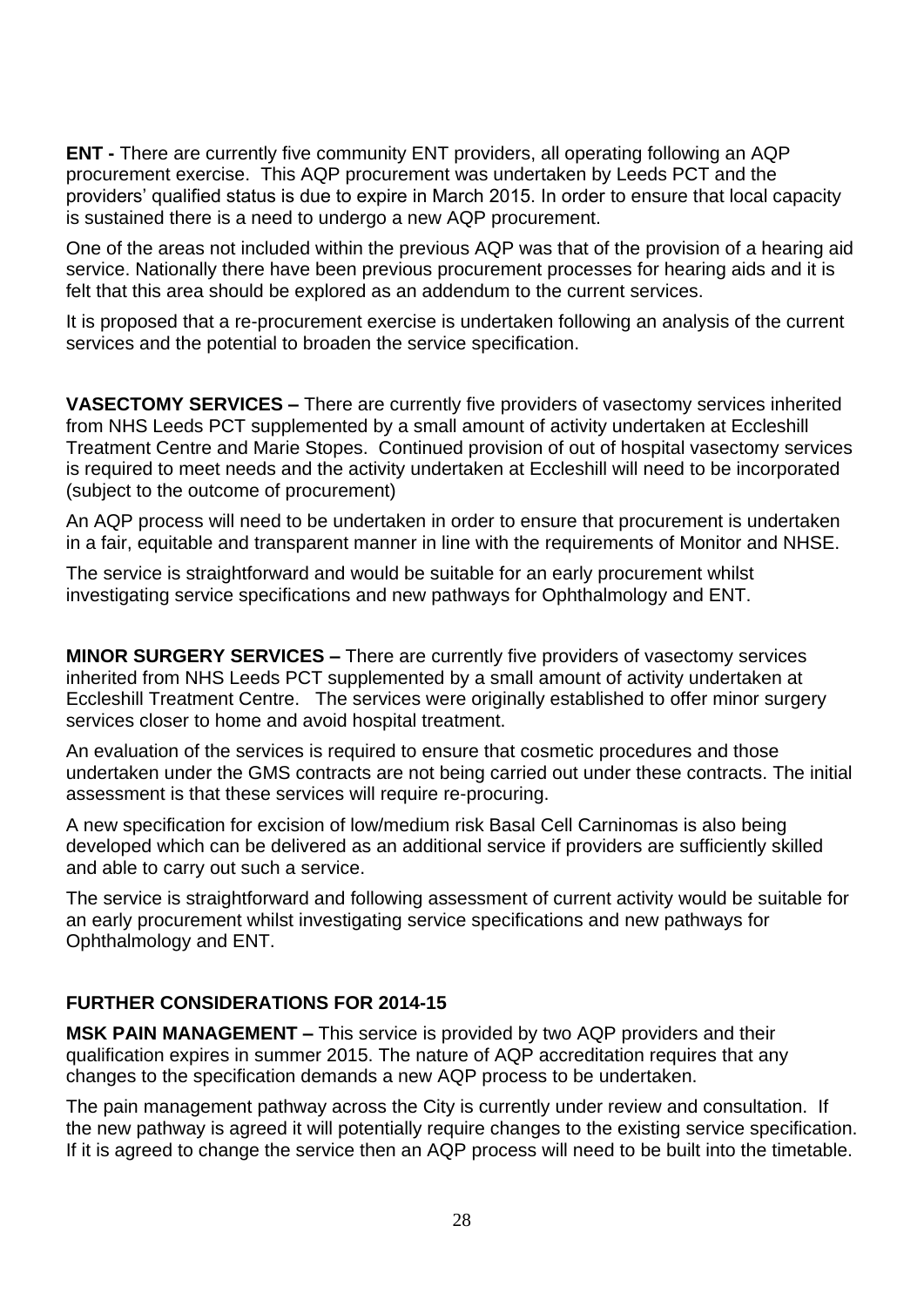**UROLOGY –** There are currently two community providers of Urology services inherited from NHS Leeds PCT in addition to the local Acute Trusts. Urology pathways are currently under review and if approved will require a change of specification. The new pathways will be subject to a pilot implementation and evaluation which can be undertaken using the current providers. If successful, the new services will then need to be opened up through the AQP procurement route. This will need to be built in to the timetable.

# **NON-HEALTHCARE RELATED PROCUREMENT**

In addition to the healthcare services scheduled for procurement, the following areas of nonhealthcare procurement of significance are also part of the 2014-15 workplan:

# **INTERNAL AUDIT SERVICES**

The Leeds PCT tendered for and secured Internal Audit services over a three year contracted period which ran from April 2010 and was rolled over for an additional year as allowed for in the contract when CCGs were set up.. The service now needs to be tendered formally and discussions are already taking place between the three CCGs in Leeds and the Commissioning Support service to look at options for a joint and divisible tender process which would need to run from later this summer in order to be in place for 1 April 2015.

# **COMMISSIONING SUPPORT SERVICES (CSU)**

The CSUs will be required to have been formally assessed, qualified for and joined a national framework by September 2014 from which CCGs will be able to procure services using an accelerated procurement process. The Leeds West CCG and Sheffield CCG have already moved onto the new format Service Level Agreement with the West and South Yorkshire and Bassetlaw CSU with detailed specifications still in the process of being finalised. We are working to be in the best possible position to prioritise services for retendering as soon as the process becomes clear nationally.

# **METHOD OF PROCUREMENT**

The CCG has retained the services of the CSU to provide support in procurement. A number of processes will be undertaken by the CSU but the task of writing of specifications, bidder assessment and contract award and provider management will be retained by the CCG

# **RECOMMENDATION**

It is recommended that the services as outlined above are approved for procurement/reprocurement in 2014-15 as outlined in the timetable below.